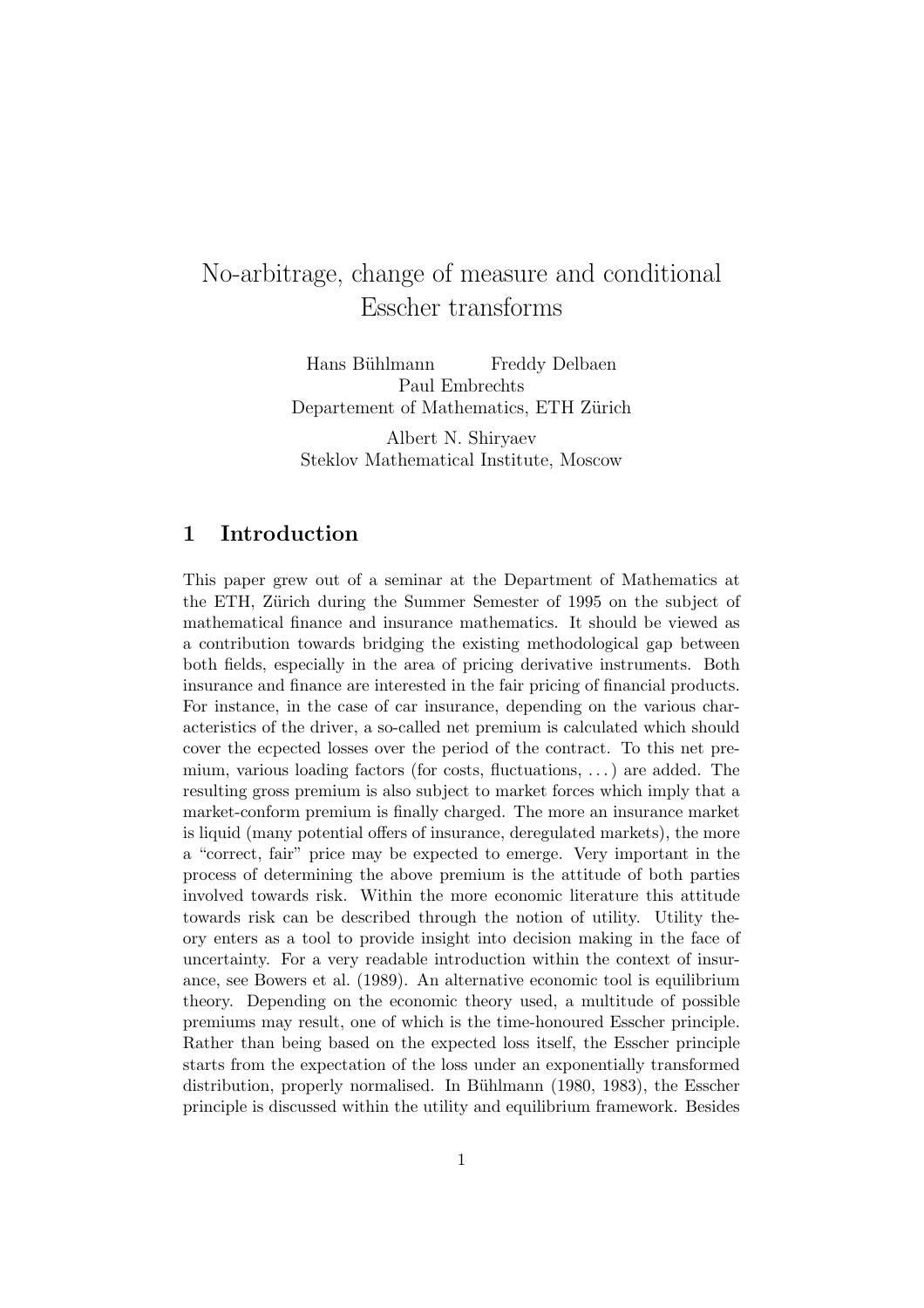the pricing of individual risks (claims, say), more complicated insurance products involve time and hence are based on specific stochastic processes. The classical insurance risk processes are of the compound Poisson type or their generalisations like mixed and doubly stochastic compound Poisson processes. The main feature of such processes, making them distinct from the typical diffusion type models in finance, is their jump structure. Indeed, when we turn to fair pricing in finance, the standard reasoning uses the socalled no-arbitrage (or no free lunch) approach which says that there is no such thing as a riskless gain. The precise mathematical formulation of this economic principle brings in the by now fundamental notion of risk neutral martingale measure. In the case where the underlying stochastic process is "nice" (geometric Brownian motion say), exactly one such measure exists and the fair price of a contingent claim is the expectation with respect to this measure, properly discounted. The latter, so-called complete case is rare in insurance. Due to the jump structure of standard risk processes, we are in the so-called incomplete case. As a consequence, risk cannot fully be hedged away and in most cases, there will be infinitely many such equivalent martingale measures so that pricing is directly linked to an attitude towards risk. Whereas in classical insurance, the question becomes "which premium principle to use," within the (incomplete) finance context it becomes "which equivalent martingale measure to use." This is exactly the point where the Esscher transform enters as one of the possible pricing candidates. Going back to a fundamental paper of Esscher (1932), the Esscher transform is by now standard methodology in insurance, gradually however its appearance within mathematical finance is becoming more and more prominent: see for instance the beautiful paper by Gerber and Shiu (1994) and the references and discussions therein. An interesting paper, coming more from the realm of mathematical finance is Grandits (1996). The present paper should be looked at in conjunction with Bühlmann et. al. (1996) where special attention is given to discrete models. As explained above, typical insurance processes involve a jump component besides a possible diffusion term. It is therefore natural to present the necessary mathematical methodology needed for discussing pricing within both insurance and finance within the wider theory of semi-martingales. This is exactly what is done in the present paper. The classical notion of Esscher transform for distribution functions is generalised to stochastic processes. For a discussion of Esscher transform in a distributional context, see Jensen (1995). In Embrechts et. al. (1985) an application to the approximation of the total claim amount distribution in the compound Poisson and negative binomial case is given.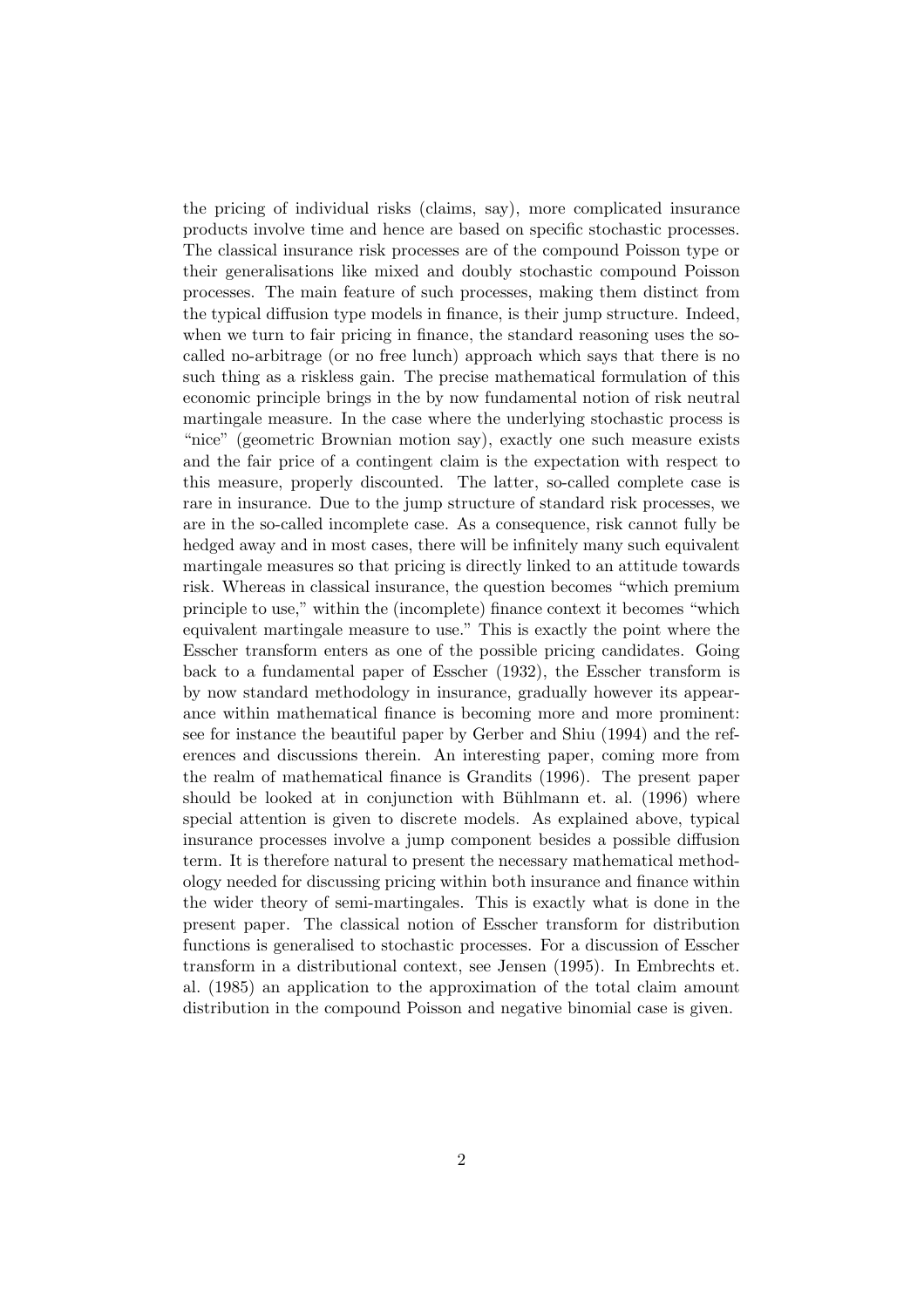#### **1.1 Some notation**

Suppose that a financial process (stock returns, spot rates, zero coupon bonds, value of a derivative instrument, ...)  $S = (S_t)_{t>0}$  is given on a filtered probability space  $(\Omega, \mathcal{F}, (\mathcal{F}_t)_{t\geq 0}, P)$  where  $\mathbb{F} = (\mathcal{F}_t)_{t\geq 0}$  denotes the "flow of information." Mathematically the latter means that  $F$  consists of an increasing family of sub  $\sigma$ - algebras, i.e. for all  $s \leq t$ ,  $\mathcal{F}_s \subset \mathcal{F}_t \subset \mathcal{F}$ . Assume further that *S* is of "exponential form,"

$$
S_t = S_0 e^{H_t}, H_0 = 0, t \ge 0,
$$
\n(1)

where  $H = (H_t)_{t>0}$  is a semimartingale with respect to F and P. The latter will be denoted by  $H \in \text{Sem } (\mathbb{F}, P)$  or  $H \in \text{Sem } (P)$ . We remark that the notion of semimartingale does not depend on the measure *P*. More precisely, if  $Q \sim P$  are two equivalent probability measures, then Sem (P) = Sem (Q). For a precise definition see for instance Jacod and Shiryaev (1987) and Rogers and Williams (1987). Using Itô's formula for  $f \in C^2$ , one obtains:

$$
f(H_t) = f(H_0) + \int_0^t f'(H_{s-})dH_s + \frac{1}{2} \int_0^t f''(H_{s-})d\langle H^c \rangle_s
$$
  
+ 
$$
\sum_{0 < s \le t} \left[ f(H_s) - f(H_{s-}) - f'(H_{s-})\Delta H_s \right]
$$
(2)

where  $\Delta H_s = H_s - H_{s-}$  and  $\langle H^c \rangle$  is a quadratic characteristic of the continuous martingale part  $H^c$  of *H*. Hence for the case (1) above:

$$
dS_t = S_{t-}d\hat{H}_t
$$
\n<sup>(3)</sup>

with

$$
\hat{H}_t = H_t + \frac{1}{2} \langle H^c \rangle_t + \sum_{0 < s \le t} (e^{\Delta H_s} - 1 - \Delta H_s). \tag{4}
$$

In the class of semimartingales the linear equation (3) has a unique solution:

$$
S_t = S_0 \mathcal{E}(\hat{H})_t \tag{5}
$$

where  $\mathcal{E}(\hat{H})$  is called the *Doléans stochastic exponential* 

$$
\mathcal{E}(\hat{H})_t = \exp\left\{\hat{H}_t - \frac{1}{2}\langle\hat{H}^c\rangle_t\right\} \prod_{0 < s \le t} (1 + \Delta \hat{H}_s)e^{-\Delta \hat{H}_s}.\tag{6}
$$

It should be remarked that for every semimartingale  $H = (H_t)$ , with probability one,

$$
\sum_{0 < s \le t} |\Delta H_s|^2 < \infty, \quad \forall t > 0. \tag{7}
$$

From (7) it immediately follows that for each  $t > 0$ , there are only finitely many time points  $s \leq t$  such that  $|\Delta H_s| > \frac{1}{2}$ . Consequently, the infinite sums and products in (4) and (6) are absolutely convergent and hence  $\hat{H}$ and  $\mathcal{E}(\hat{H})$  are well defined.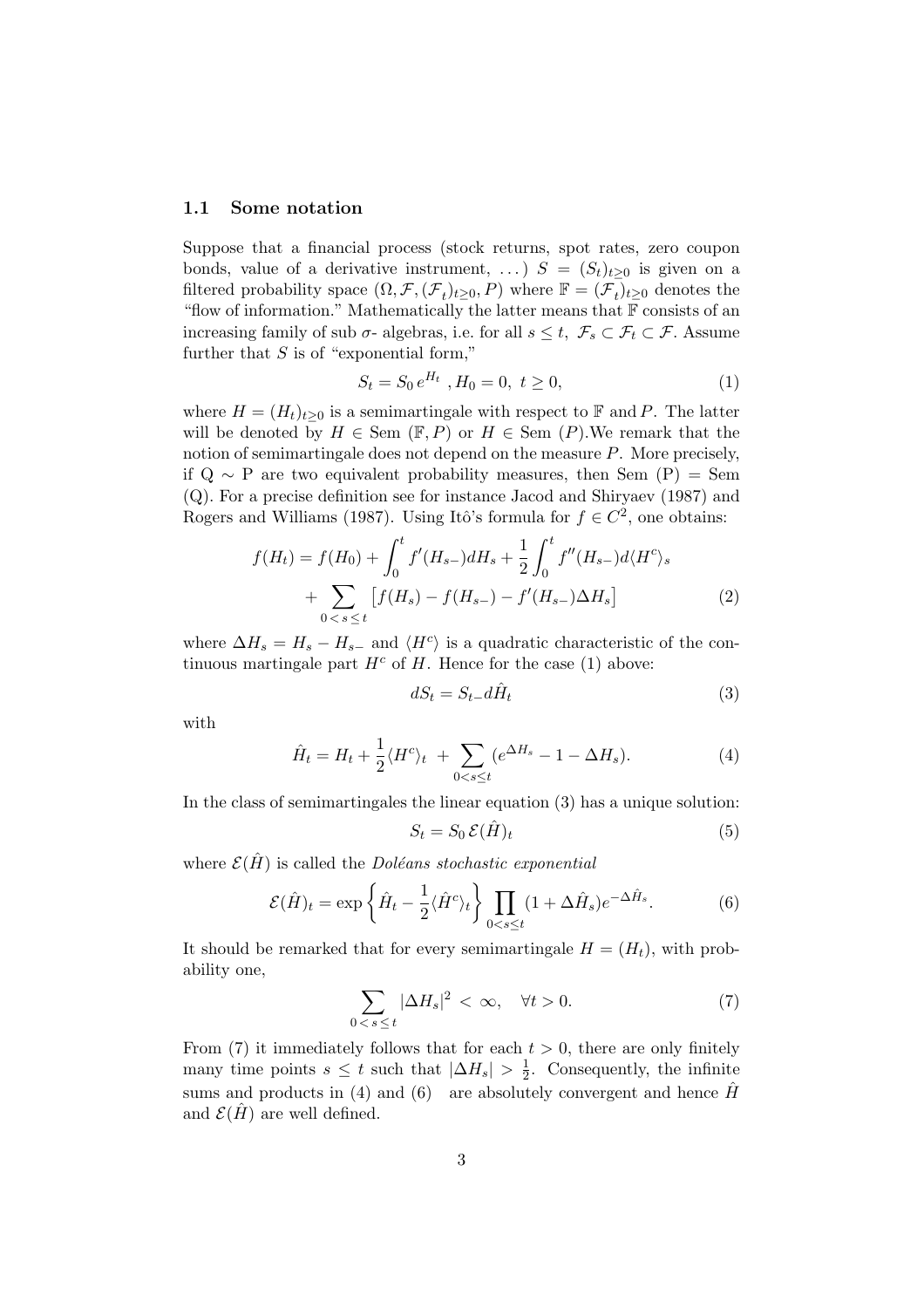#### **1.2 Discrete time**

Consider the set-up (1) but now in discrete time,

$$
S_n = S_0 e^{H_n}, \quad H_0 = 0, \quad n = 0, 1, 2, \cdots \tag{8}
$$

where  $H = (H_n)_{n>0}$  is a stochastic sequence defined on a filtered probability space  $(\Omega, \mathcal{F}, (\mathcal{F}_n)_{n \geq 0}, P)$ . Clearly, (8) can formally be considered as a special case of (1) by defining

$$
\mathcal{F}_t = \mathcal{F}_n \ , \ H_t = H_n \ , \ n \leq t < n+1.
$$

Put

$$
\hat{H}_n = \sum_{0 < k \le n} (e^{\Delta H_k} - 1) \tag{9}
$$

(to be compared with (4)), then we obtain

$$
S_n = S_0 \prod_{0 < k \le n} (1 + \Delta \hat{H}_k) = S_0 \mathcal{E}(\hat{H})_n. \tag{10}
$$

The latter should be compared with (5) and (6). In the sequel we denote

$$
h_k = \Delta H_k (= H_k - H_{k-1})
$$

and

$$
\hat{h}_k = \Delta \hat{H}_k (= \hat{H}_k - \hat{H}_{k-1}).
$$

Recall that

$$
h_k = \ln \frac{S_k}{S_{k-1}}
$$

and hence can be viewed as a compound return, whereas

$$
\hat{h}_k = \frac{S_k}{S_{k-1}} - 1 = \frac{\Delta S_k}{S_{k-1}} = e^{h_k} - 1
$$

stands for simple return. Using this terminology and the correspondances stated above, (1) can be viewed as a continuous model for compound return, whereas (5) is the continuous analogon of simple return. It is useful to remark that the representation (1) lends itself naturally for *statistical data* analysis. However, with respect to probabilistic analysis, the representation (5) turns out to be more advantageous. An example of the latter is the following:  $\mathcal{E}(\hat{H})$  is a local martingale if  $\hat{H}$  is a local martingale.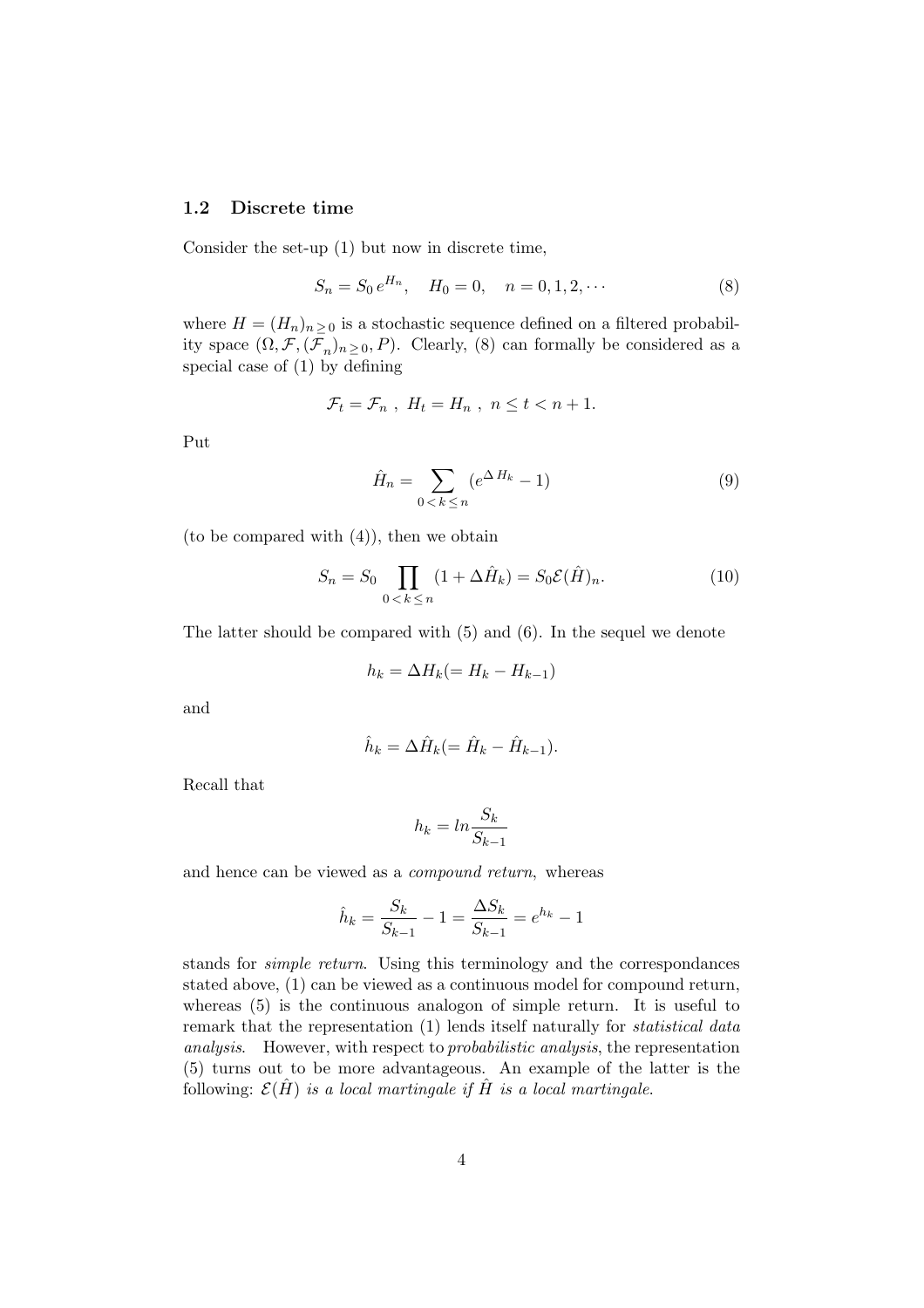#### **1.3 No-arbitrage and equivalent martingale measures.**

The "equivalence," of the notions no-arbitrage, no free lunch and the existence of equivalent martingale measures belongs to the folklore of mathematical finance. The key underlying idea is the local equivalence of martingale  $\sum_{i=1}^{\infty} P_i \sim P_i$  (equiv-<br>*P*<sub>t</sub> (equivalence of probability measures) where  $P_t = P|\mathcal{F}_t, \tilde{P}_t = \tilde{P}|\mathcal{F}_t$  and such that  $S = (S_t)$  is a martingale or local martingale with respect to  $\tilde{P}$ .

In discrete time,  $n = 0, 1, \ldots, N$ , the precise formulation of the above is as follows.

Equivalent are

- (a) no-arbitrage, and
- (b) there exists a probability measure  $\tilde{P}$  on  $(\Omega, \mathcal{F})$  so that  $\tilde{P}_N \sim P_N$  and  $S = (S_n)_{n \leq N}$  is a  $\tilde{P}_N$  -martingale.

In the continuous time case, the situation is much more delicate. A solution is to be found in Delbaen and Schachermayer (1994) and (1996) and the references therein. Independent of the precise equivalence statements, the construction of all equivalent martingale measures in a particular situation is important. A slightly less ambitious goal would be the construction of certain subclasses. The main aim of our paper is exactly the solution of this technical problem. We shall also discover the so-called conditional Esscher transform as a special case of the change of measure paradigm in stochastic calculus.

## **2 Some facts about semimartingales**

#### **2.1 Definition**

Below we summarise the basic definitions and results concerning semimartingale theory of relevance in insurance and finance. The *cadlag* (right-continuous with left limits) stochastic process  $H = (H_t)_{t>0}$  defined on a filtered probability space  $(\Omega, \mathcal{F}, (F_t)_{t \geq 0}, P)$  is a *semimartingale* if *H* admits a canonical decomposition

$$
H_t = H_0 + A_t + M_t, \quad t \ge 0,
$$
\n(11)

where  $A = (A_t) \in V$  (a process of bounded variation),  $M = (M_t) \in \mathcal{M}_{loc}$ (a *local martingale*). Furthermore, we have that for each  $t \geq 0$ ,  $A_t$  and  $M_t$ are  $\mathcal{F}_t$ -measurable.

We recall that  $M \in \mathcal{M}_{loc}$  if and only if there exists a sequence of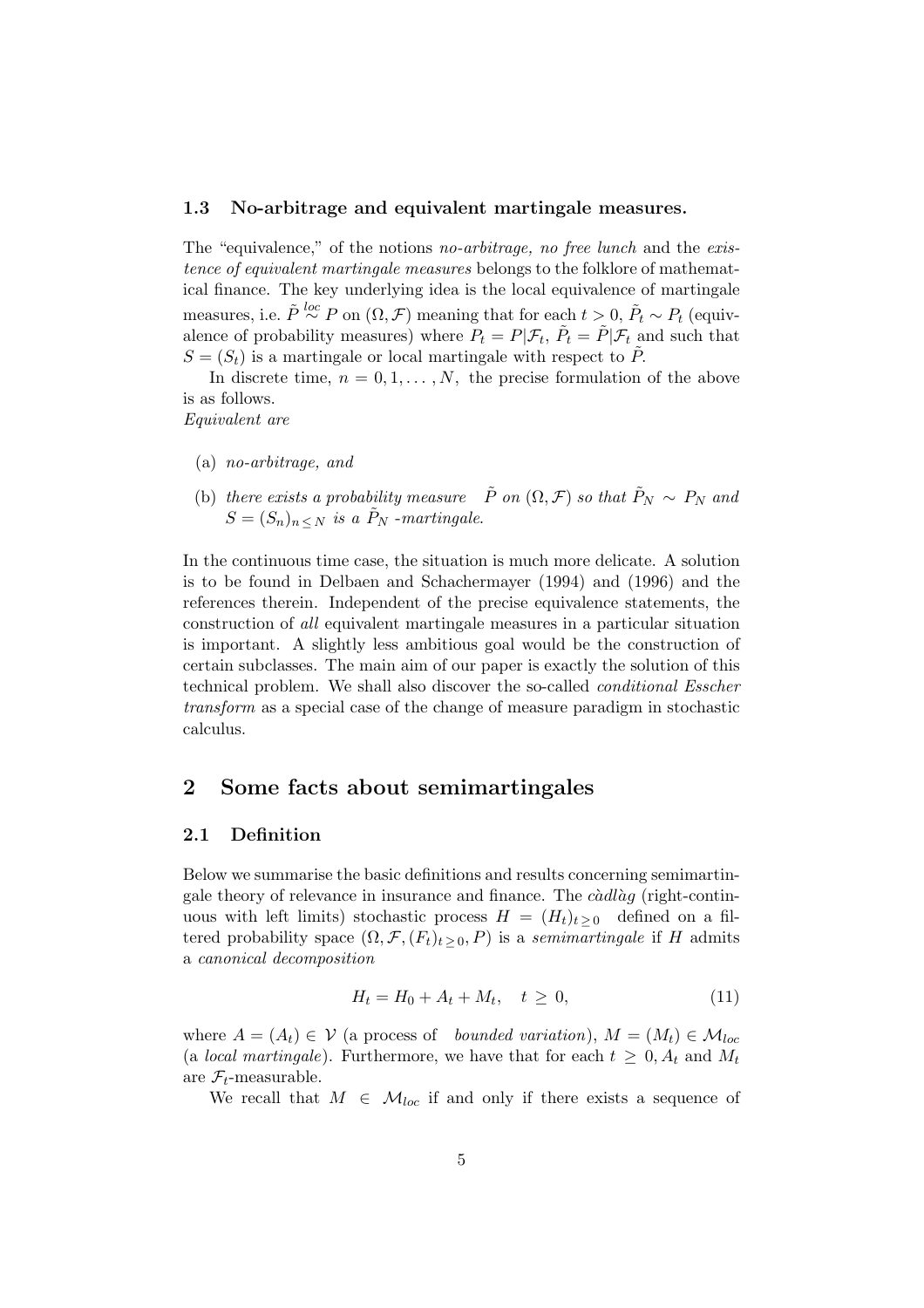$(\mathcal{F}_t)_{t \geq 0}$ -stopping times  $(\tau_n)_{n \geq 1}$  such that  $\tau_n \uparrow \infty$  (*P*-a.s.) for  $n \to \infty$  and for each  $n \geq 1$ , the *stopped process* 

$$
M^{\tau_n}=(M^{\tau_n}_t)\quad\text{with}\quad M^{\tau_n}_t=M_{t\,\wedge\,\tau_n},\quad n\,\geq\,1,
$$

is a martingale:

$$
E|M_t^{\tau_n}| < \infty, \, E(M_t^{\tau_n}|\mathcal{F}_s) = M_s^{\tau_n} \, (P-a.s.), s \leq t.
$$

We would like to stress that local martingales are more than just martingale modulo boundedness conditions. Indeed, there exist local martingales possessing strong integrability properties which nonetheless are not martingales. See for instance Revuz and Yor (1994), Chapter *V* , Exercise (2*.*13) where a local martingale is given, bounded in  $L^2$ , but which is not a martingale. In the case of discrete time, we have the following nice characterisation

of local martingales; see for instance Jacod and Shiryaev (1987), Chapter 1, 1.64 or Liptser and Shiryaev (1986), Chapter VII,  $\S1$ . Let  $X =$  $(X_n)_{n>0}$  be a stochastic sequence defined on a filtered probability space  $(\Omega, \mathcal{F}, (\mathcal{F}_n)_{n>0}, P)$ . *X* is assumed adapted, i.e.  $X_n$  is  $\mathcal{F}_n$ -measurable for all  $n \geq 0$  and  $E|X_0| < \infty$ . Then the following conditions are equivalent:

- (1) *X* is a local martingale,
- (2) *X* is a martingale transformation, i.e. there exists a martingale  $Y =$  $(Y_n)$  and a *predictable* sequence  $V = (V_n)$  (meaning that for each  $n \geq 1$ ,  $V_n$  is  $\mathcal{F}_{n-1}$ -measurable) such that for  $n \geq 1$ :

$$
X_n = X_0 + \sum_{0 < k \le n} V_k \Delta Y_k, \quad \Delta Y_k = Y_k - Y_{k-1},
$$

(3) *X* is a generalised martingale, i.e.

$$
E(|X_n|\,|\mathcal{F}_{n-1}) < \infty, \quad n \ge 1,
$$

and

$$
E(X_n | \mathcal{F}_{n-1}) = X_{n-1}.
$$

(The key point in the latter conditions is that we do not assume integrability of  $X_n, n \geq 1$ 

*Remark*: The condition (2) above can be interpreted as  $X_n$  is the value of a trading strategy *V* on an underlying asset *Y* . This shows that the notion of local martingales lies at the heart of stochastic processes in finance and insurance. Unfortunately, the continuous time analogue of the above result is false.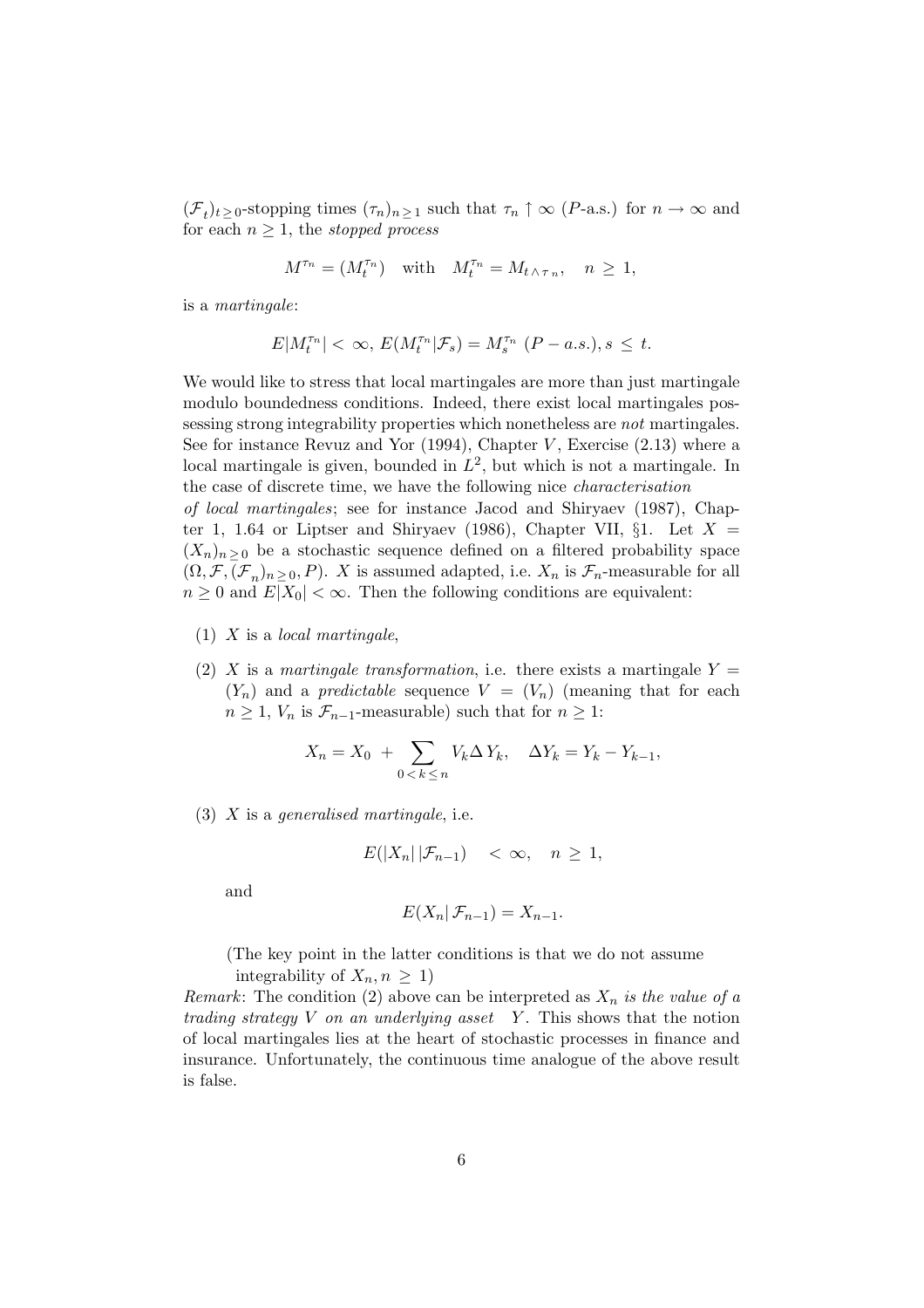#### **2.2 Semimartingale representations**

Denote by  $\mu = \mu(\omega; ds, dx)$  (or  $d\mu$ ) the measure describing the jump structure of *H*:

$$
\mu(\omega; (0, t, ] \times A) = \sum_{0 < s \leq t} I(\Delta H_s(\omega) \in A), \quad t > 0.
$$

where  $A \in \mathcal{B}(\mathbb{R} \setminus \{0\}), \Delta H_s = H_s - H_{s-}$  and  $I(\cdot)$  stands for the indicator function. By  $\nu = \nu(\omega; ds, dx)$  (or *dv*) we denote a *compensator* of  $\mu$ , i.e. a predictable measure (see Jacod and Shiryaev (1987), Chapter II, 1.8) with the property that  $\mu - \nu$  is a local martingale measure. This means that for each  $A \in \mathcal{B}(\mathbb{R} \setminus \{0\})$ :

$$
(\mu(\omega; (0, t] \times A) - \nu(\omega; (0, t] \times A))_{t>0}
$$

is a local martingale with value 0 for  $t = 0$ . The latter property is *almost* equivalent to the local martingale property of the signed measure  $\mu - \nu$ . We shall not enter into the subtle difference here.

A semimartingale  $H = (H_t)_{t>0}$  is called *special* if there exists a decomposition (11) with a *precticable* process  $A = (A_t)_{t>0}$ . See Jacod and Shiryaev (1987) where it is also shown that every semimartingale with *bounded jumps*  $(|\Delta H_t(\omega)| \leq b < \infty, \ \omega \in \Omega, \ t > 0)$  is special.

Let  $\varphi$  be a truncation function, e.g.  $\varphi(x) = xI(|x| \leq 1)$ . Then  $\Delta H_s$  –  $\varphi(\Delta H_s) \neq 0$  if and only if  $|\Delta H_s| > b$  for some *b* > 0. Hence

$$
\check{H}(\varphi)_t = \sum_{0 < s \leq t} (\Delta H_s - \varphi(\Delta H_s))
$$

denotes the jump part of *H* corresponding to big jumps. The number of the latter is still finite on  $[0, t]$ , for all  $t > 0$ , because for all semimartingales

$$
\sum_{0 < s \le t} (\Delta H_s)^2 < \infty, \ P - a.s.
$$

The process  $H(\varphi) = H - \overline{H}(\varphi)$  is a semimartingale with *bounded jumps* and hence it is special:

$$
H(\varphi)_t = H_0 + B(\varphi)_t + M(\varphi)_t \tag{12}
$$

where  $B(\varphi)$  is a predictable process and  $M(\varphi)$  is a local martingale.

Every local martingale  $M(\varphi)$  can be decomposed as:

$$
M(\varphi) = M^c(\varphi) + M^d(\varphi) \tag{13}
$$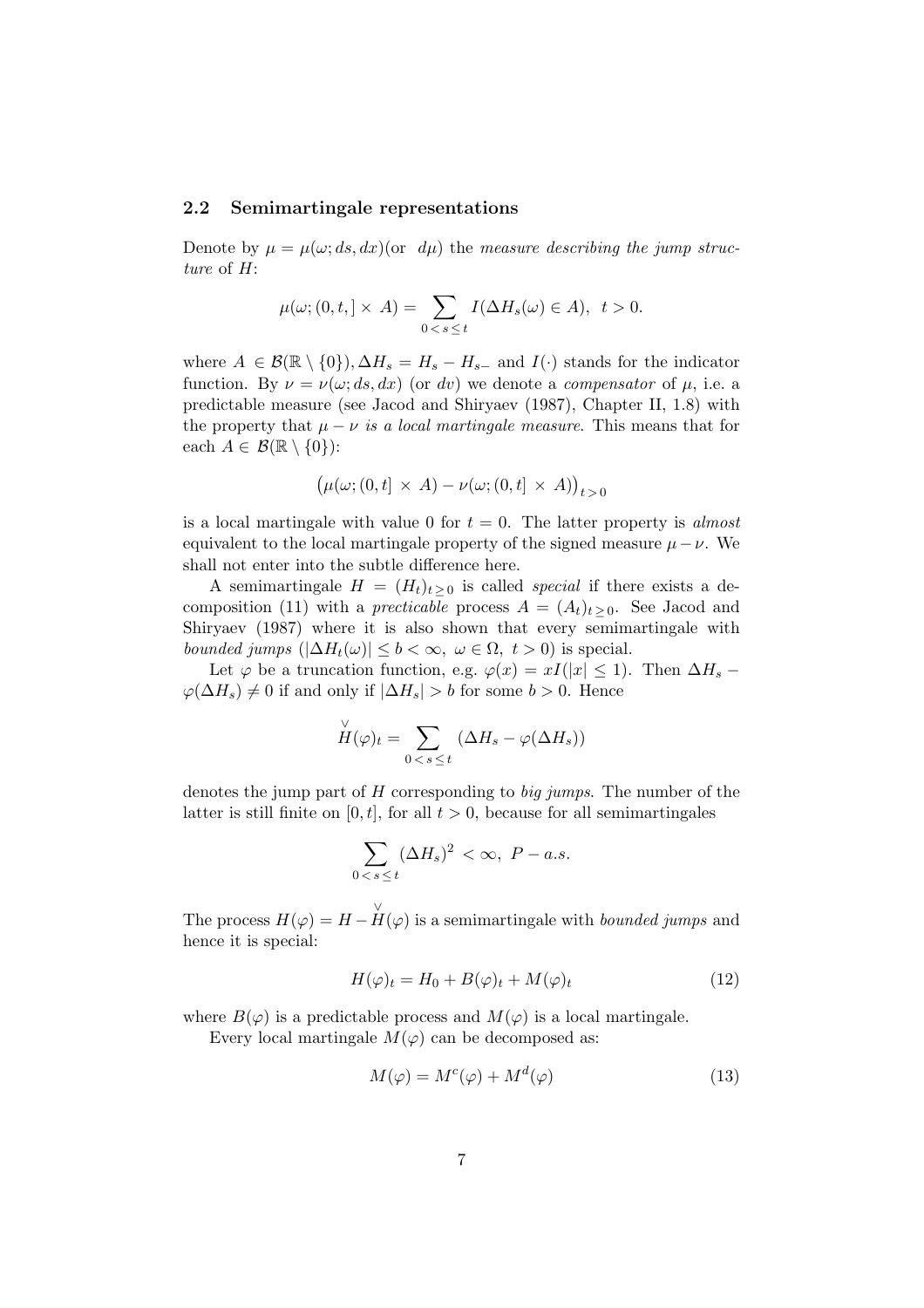where  $M^c(\varphi)$  is a *continuous* (martingale) part and  $M^d(\varphi)$  is a *purely dis*continuous (martingale) part,

$$
M^{d}(\varphi)_{t} = \int_{0}^{t} \int \varphi(x) d(\mu - \nu).
$$
 (14)

More details, including a proof of (14), are to be found in Jacod and Shiryaev (1987), Chapter II, 2*.*34. It is clear that

$$
\stackrel{\vee}{H}(\varphi)_t = \int_0^t \int (x - \varphi(x)) d\mu. \tag{15}
$$

Consequently *H* has the following canonical representation:

$$
H_t = H_0 + B(\varphi)_t + M^c(\varphi)_t + \int_0^t \int \varphi(x) d(\mu - \nu) + \int_0^t \int (x - \varphi(x)) d\mu, \quad (16)
$$

a formula going back to Lévy and Khintchin.

The continuous martingale part  $M^c(\varphi)$  does not depend on  $\varphi$  and will be denoted by  $H^c$  (the *continuous martingale* part of  $H$ ). Consequently,

$$
H_t = H_0 + B(\varphi)_t + H_t^c + \int_0^t \int \varphi(x) d(\mu - \nu)
$$

$$
+ \int_0^t \int (x - \varphi(x)) d\mu.
$$
 (17)

Denote by  $\langle H^c \rangle$  a predictable quadratic characteristic of  $H^c$ , i.e.  $(H^c)^2$  −  $\langle H^c \rangle$  is a local martingale.

We finally arrive at the *triplet of predictable characteristics* of the semimartingale *H*:

$$
T(\varphi) = (B(\varphi), \langle H^c \rangle, \nu).
$$

In the case  $\varphi(x) = xI(|x| \leq 1)$  we denote  $B = B(\varphi)$ . Then (17) takes on the form:

$$
H_t = H_0 + B_t + H_t^c + \int_0^t \int_{|x| \le 1} x d(\mu - \nu) + \int_0^t \int_{|x| > 1} x d\mu.
$$
 (18)

In Jacod and Shiryaev (1987), Chapter II, 2 it is shown that if *H* is a semimartingale, then

$$
\Delta B(\varphi)_t(\omega) = \int \varphi(x)\nu(\omega;\{t\} \times dx),
$$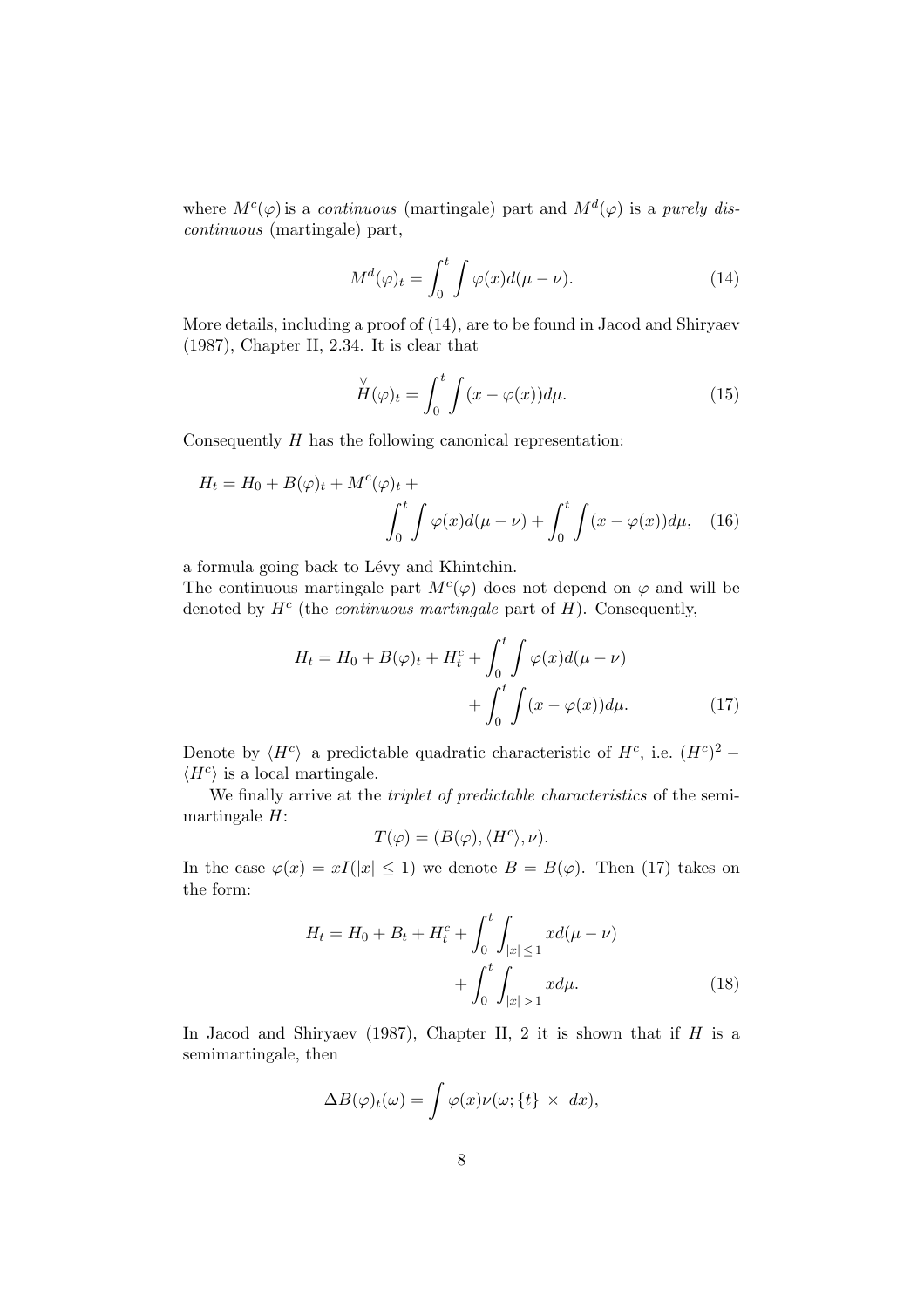where

$$
\nu(\omega;\{t\} \times dx) = \nu(\omega;(0,t] \times dx) - \nu(\omega;(0,t) \times dx)
$$

and

$$
(x^2 \wedge 1) * \nu \in \mathcal{A}_{loc},
$$

i.e. the process  $(\int_0^t \int (x^2 \wedge 1) d\nu)_{t \geq 0}$  is locally integrable in so far that there exist stopping times  $\tau_n \uparrow \infty$  as  $n \to \infty$ , such that for  $n \geq 1$ 

$$
E\left(\int_0^{\tau_n}\int (x^2\wedge 1)d\nu\right)<\infty.
$$

Using this notation, *H* turns out to be a special semimartingale if and only if

$$
(x^2 \wedge |x|) * \nu \in \mathcal{A}_{loc}.
$$

Further, *H* is a *square integrable semimartingale* if and only if

$$
x^2 * \nu \in \mathcal{A}_{loc}.
$$

If *H* is a special semimartingale, then the canonical representation (17) is valid with  $\varphi(x) = x$ , *i.e.* 

$$
H_t = H_0 + B_t + H_t^c + \int_0^t \int x d(\mu - \nu), \quad t \ge 0,
$$
 (19)

with  $B = B(\varphi)$ .

There are various reasons why semimartingales play a fundamental role in insurance and finance (and indeed in many more applications):

- (i) They form a wide class of processes including stochastic sequences in discrete time, martingales, super- and sub-martingales, diffusion processes, diffusions with jumps, processes with independent increments (if for every  $\lambda \in \mathbb{R}$ ,  $(Ee^{i\lambda H_t})_{t \geq 0}$  has bounded variation). This is especially important in the intersection of insurance and finance where models involving both a diffusion component as well as a jump component are relevant.
- (ii) They form the most general class of stochastic processes for which a stochastic integration theory can be worked out, the latter is a consequence of the famous Bichteler, Dellacherie, Kussmaul, Métivier and Pellaumail theorem (see Rogers and Willliams (1987), Section IV. 16). A full stochastic calculus, including Itô's lemma for semimartingales exists.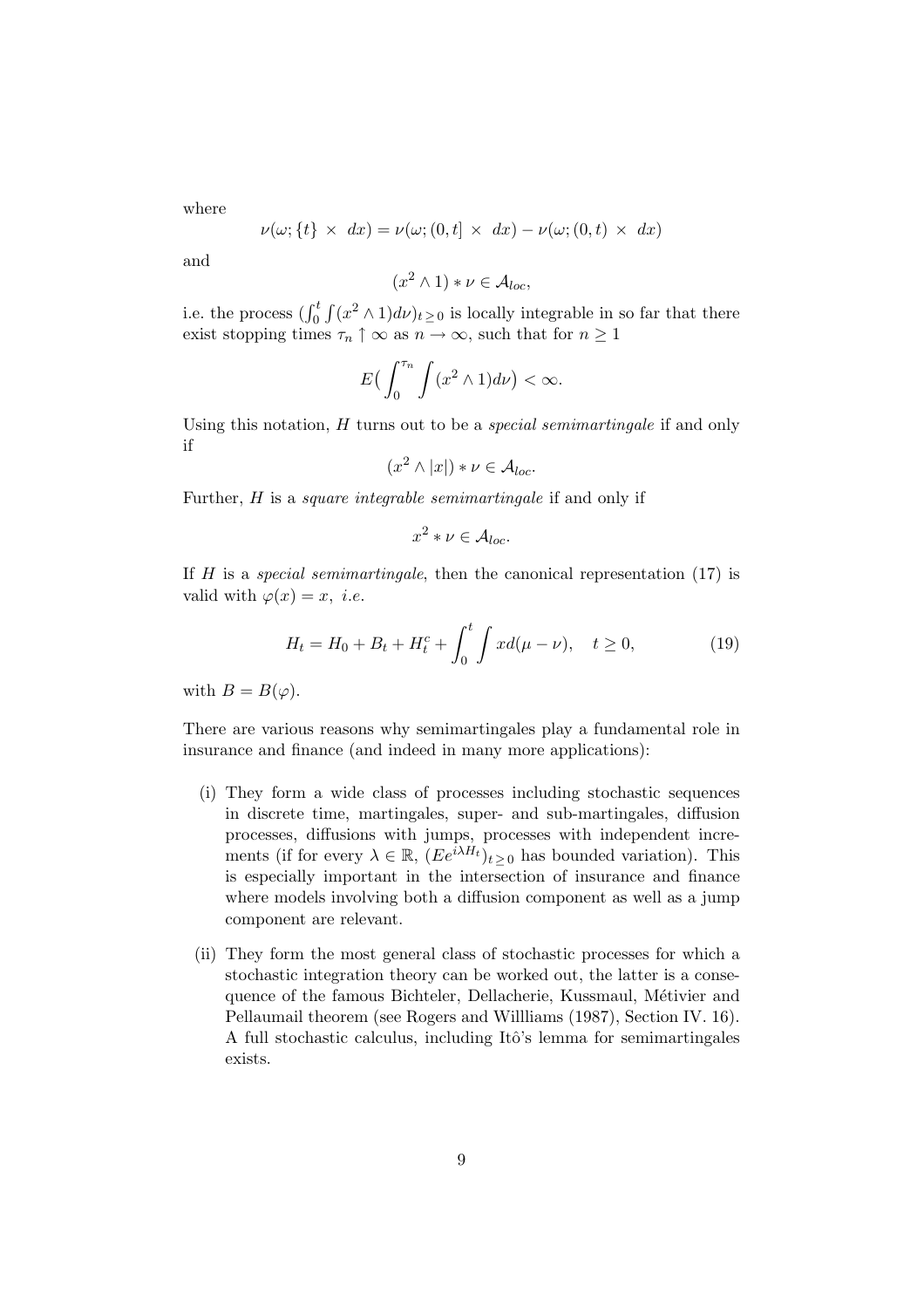(iii) The knowledge that a stochastic process is not a semimartingale may have important implications in finance in so far that then often explicit arbitrage strategies can be worked out. A typical example concerning so-called fractional Brownian motion is to be found in Rogers (1995). See also Delbaen and Schachermayer (1994) where it is shown that a very weak form of the no-arbitrage property implies that the price process is already a semimartingale.

## **2.3 Examples**

#### **2.3.1 Discrete time**

In this case we don't really need the heavy semimartingale machinery, we only include this case for illustrative purposes. Consider the stochastic sequence  $H = (H_n)_{n \geq 0}$  with  $h_n = \Delta H_n = H_n - H_{n-1}$ . Hence

$$
H_n = H_0 + \sum_{0 < k \le n} h_k
$$
\n
$$
= H_0 + \sum_{0 < k \le n} \varphi(h_k) + \sum_{0 < k \le n} (h_k - \varphi(h_k)) \tag{20}
$$
\n
$$
= H_0 + \sum_{0 < k \le n} E[\varphi(h_k)|\mathcal{F}_{k-1}] + \sum_{0 < k \le n} (\varphi(h_k) - E[\varphi(h_k)|\mathcal{F}_{k-1}]) + \sum_{0 < k \le n} (h_k - \varphi(h_k)).
$$

Define for all  $A \in \mathcal{B}(\mathbb{R} \setminus \{0\}), k \geq 0$ :

$$
\mu_k(A) = I(h_k \in A) = I(\Delta H_k \in A),
$$
  

$$
\nu_k(A) = E[I(h_k \in A)|\mathcal{F}_{k-1}] = P(h_k \in A|\mathcal{F}_{k-1}),
$$

where conditional expectations are always taken as regular versions. Then

$$
\mu(\omega; (0, n] \times A) = \sum_{0 < k \le n} \mu_k(A),
$$
\n
$$
\nu(\omega; (0, n] \times A) = \sum_{0 < k \le n} \nu_k(A),
$$

yielding the canonical representation (see (17))

$$
H_n = H_0 + B(\varphi)_n + \sum_{0 < k \le n} \int \varphi(x) d(\mu_k - \nu_k) + \sum_{0 < k \le n} \int (x - \varphi(x)) d\mu_k,\tag{21}
$$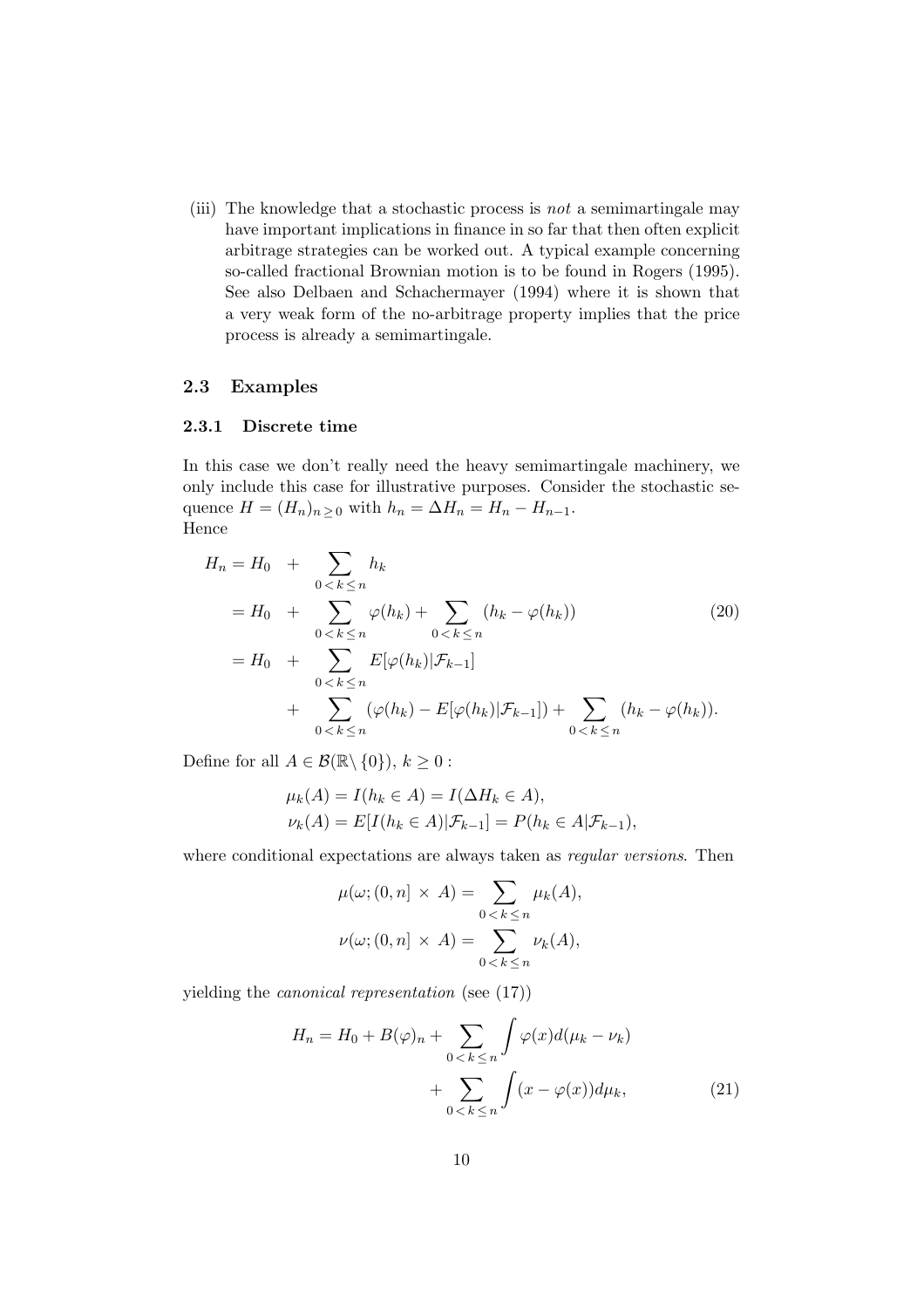where

$$
B(\varphi)_n = \sum_{0 < k \le n} \int \varphi(x) d\nu_k. \tag{22}
$$

(We could have written  $\nu_k(dx)$  for  $d\nu_k$  etc.) Because there is no continuous part, the characteristic triplet reduces to

$$
T(\varphi) = (B(\varphi), 0, \nu) \tag{23}
$$

where

$$
B(\varphi) = (B(\varphi)_n)_{n \ge 0}, \quad \nu = (\nu_n)_{n \ge 1}.
$$

#### **2.3.2 Processes with independent increments (I.I.)**

A process  $H = (H_t)_{t>0}$  with I.I. is a semimartingale if and only if for each  $\lambda \in \mathbb{R}$ ,  $(Ee^{i\lambda H_t})_{t>0}$  is a function of bounded variation. For a proof, see Jacod and Shiryaev (1987), Chapter II, 4.14. A remarkable fact for such processes is that their triplet of predictable characteristics only has deterministic components. If  $H = (H_t)$  is continuous in probability, then  $B(\varphi)_t$ ,  $\langle H^c \rangle_t$  and  $\nu((0,t] \times dx)$  are continuous in *t* and the Lévy–Khintchin formula yields

$$
E \exp\{i\lambda(H_t - H_0)\} = \exp\{i\lambda B(\varphi)_t - \frac{\lambda^2}{2}C_t + \int_0^t \int (e^{i\lambda x} - 1 - i\lambda \varphi(x))\nu(ds \times dx)\} \quad (24)
$$

where  $C_t = \langle H^c \rangle_t$  is the variance of the continuous Gaussian part of *H*, and  $B(\varphi)$  and  $\nu$  are the first and third component in the triplet  $T(\varphi)$  =  $(B(\varphi), < H^c > \nu)$  of *H* written in semimartingale form. If the I.I. process is moreover homogeneous (stationary), also referred to as a  $Lévy$  process, then

$$
B(\varphi)_t = tb(\varphi)
$$
  
\n
$$
C_t = tC
$$
  
\n
$$
\nu(dt \times dx) = dt \times F(dx)
$$
\n(25)

where  $F$  is a distribution function on  $\mathbb{R}$ . For a textbook treatment of Lévy processes, see Bertoin (1996). Hence in this case the triplet  $T(\varphi)$  is reduced to  $(b(\varphi), C, F(dx))$ .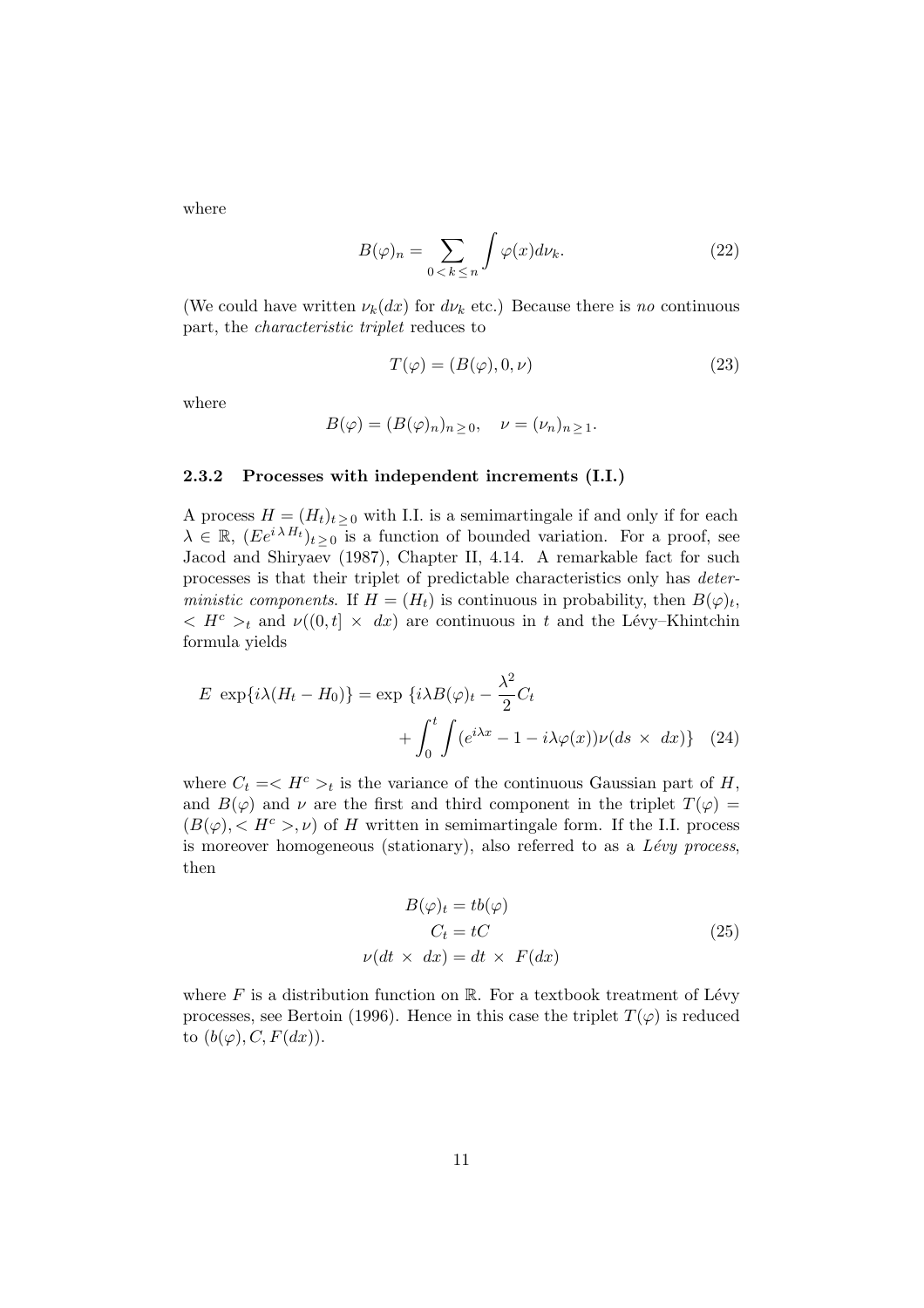### **2.3.3 Brownian motion with drift and Poisson jumps**

Suppose that

$$
H_t = bt + \sigma W_t + \sum_{k=1}^{N_t} \xi_k
$$
\n(26)

where  $\xi$ ,  $\xi_1$ ,  $\xi_2$ ,  $\ldots$  are i.i.d. random variables with  $F(x) = P(\xi \leq x)$ ,  $N = (N_t)_{t \geq 0}$  is a homogeneous Poisson process with intensity  $\lambda > 0$ , and  $W = (W_t)_{t \geq 0}$  is standard Brownian motion. Suppose furthermore that the processes  $W$ ,  $N$  and  $(\xi_i)$  are jointly independent. In this formulation,  $H$  in (26) in the recent literature either occurs as a classical risk process perturbed by Browian motion (see Gerber (1970)) or as a model for catastrophic insurance futures (see for instance Cummins and Geman (1995)) Then

$$
H_t = bt + \sigma W_t + \sum_{k=1}^{N_t} \xi_k
$$
\n
$$
= bt + \sigma W_t + \int_0^t \int x d\mu
$$
\n
$$
= (bt + \int_0^t \int \varphi(x) d\nu) + (\sigma W_t + \int_0^t \int \varphi(x) d(\mu - \nu))
$$
\n
$$
+ (\int_0^t \int (x - \varphi(x)) d\mu)
$$
\n
$$
= t(b + \lambda \int \varphi(x) F(dx)) + (\sigma W_t + \int_0^t \int \varphi(x) d(\mu - \nu))
$$
\n
$$
+ (\int_0^t \int (x - \varphi(x)) d\mu).
$$
\n(27)

Consequently,

$$
T(\varphi) = (B(\varphi), \langle H^c \rangle, \nu)
$$

where

$$
B(\varphi)_t = t(b + \lambda \int \varphi(x) F(dx)),
$$
  

$$
\langle H^c \rangle_t = \sigma^2 t,
$$
  

$$
d\nu = \lambda dt F(dx).
$$
 (28)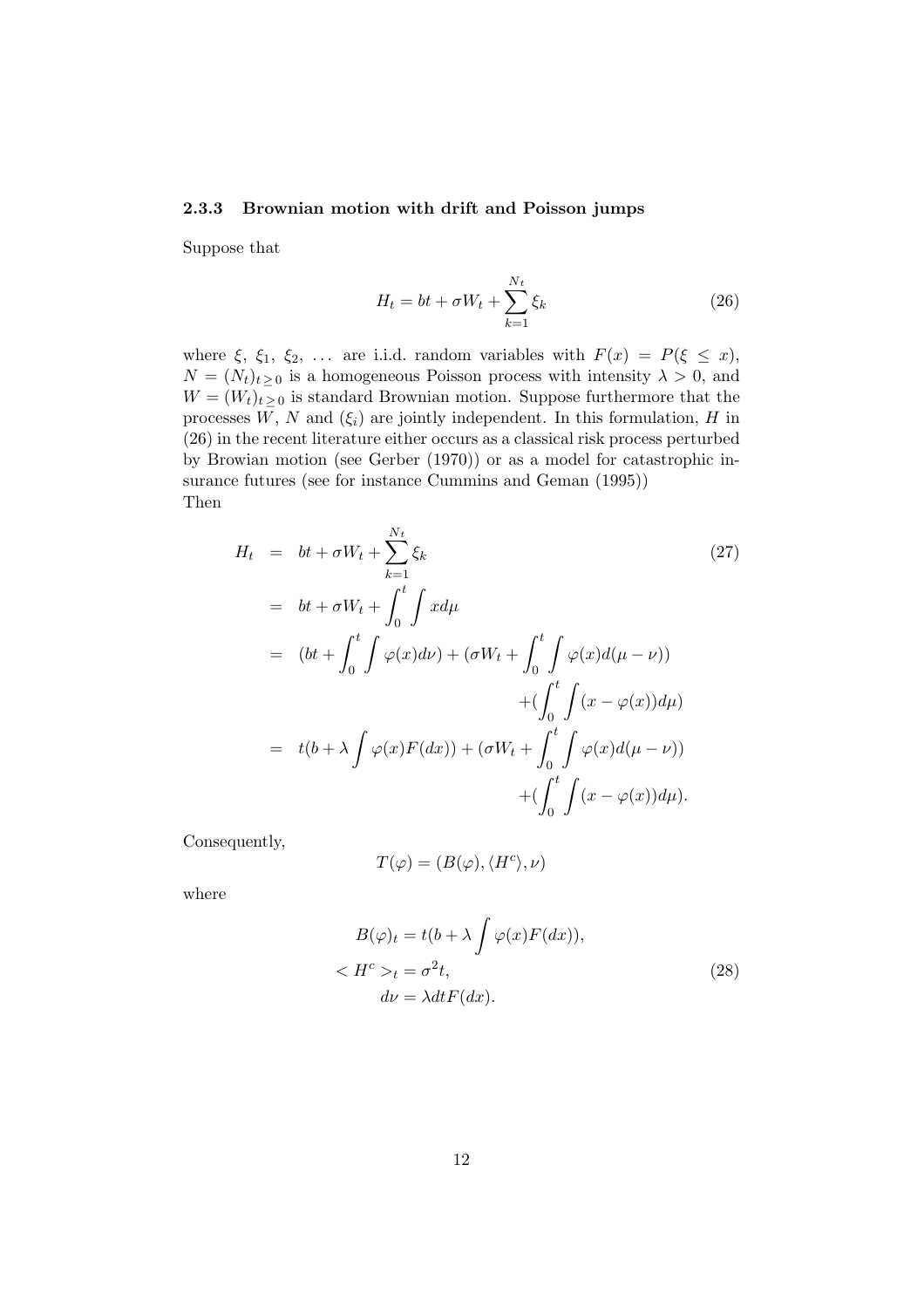#### **2.3.4 Diffusion processes with jumps.**

These processes can be viewed as semimartingales with predictable characteristic triplet  $T(\varphi) = (B(\varphi), C, \nu)$  where

$$
B(\varphi)_t = \int_0^t b(s, H_s) ds, \quad (b = B_{\varphi}),
$$

$$
C_t = \int_0^t C(s, H_s) ds
$$

$$
\nu(\omega; dt \times dx) = dt \times K_t(H_s(\omega), dx),
$$
 (29)

where  $K_t(x, dy)$  is a Borel transition kernel from  $\mathbb{R}_+ \times \mathbb{R}$  in  $\mathbb{R}$ ; see Jacod and Shiryaev (1987), Chapter III, 2.

#### **2.4 Conditional Esscher transforms**

Consider a semimartingale  $H = (H_t)_{t \geq 0}$  with triplet  $T = (B, C, \nu)$  where we dropped for notational convenience the dependence on  $\varphi$ . Also for simplicity, we take  $\varphi(x) = xI(|x| \leq 1)$ . We first introduce the cummulant process  $A(u) = (A(u)_t)_{t \geq 0}$  associated with *H*:

$$
A(u)_t = iuB_t - \frac{1}{2}u^2C_t + \int (e^{iux} - 1 - iu\varphi(x))\nu((0, t] \times dx).
$$
 (30)

Suppose that  $\Delta A(u) \neq -1$ , then the stochastic exponential  $G(u) = \mathcal{E}(A(u))$ defined in (6) cannot take zero values. Now define the process

$$
X_t(u) = \frac{e^{iuH_t}}{\mathcal{E}(A(u))_t}, \ t \ge 0.
$$
\n
$$
(31)
$$

An important property of semimartingales is the following characterisation:

*H* is a semimartingale with triplet (*B, C, ν*)

$$
if and only if \tag{32}
$$

 $X = (X_t(u))_{t>0}$  *is a local martingale for every*  $u \in \mathbb{R}$ ;

see Jacod and Shiryaev (1987), Chapter II, 2.49. For discrete time processes, (30) reduces to

$$
\Delta A(u)_n = \int (e^{iux} - 1)\nu_n(dx) = E(e^{iuh_n} - 1|\mathcal{F}_{n-1}).\tag{33}
$$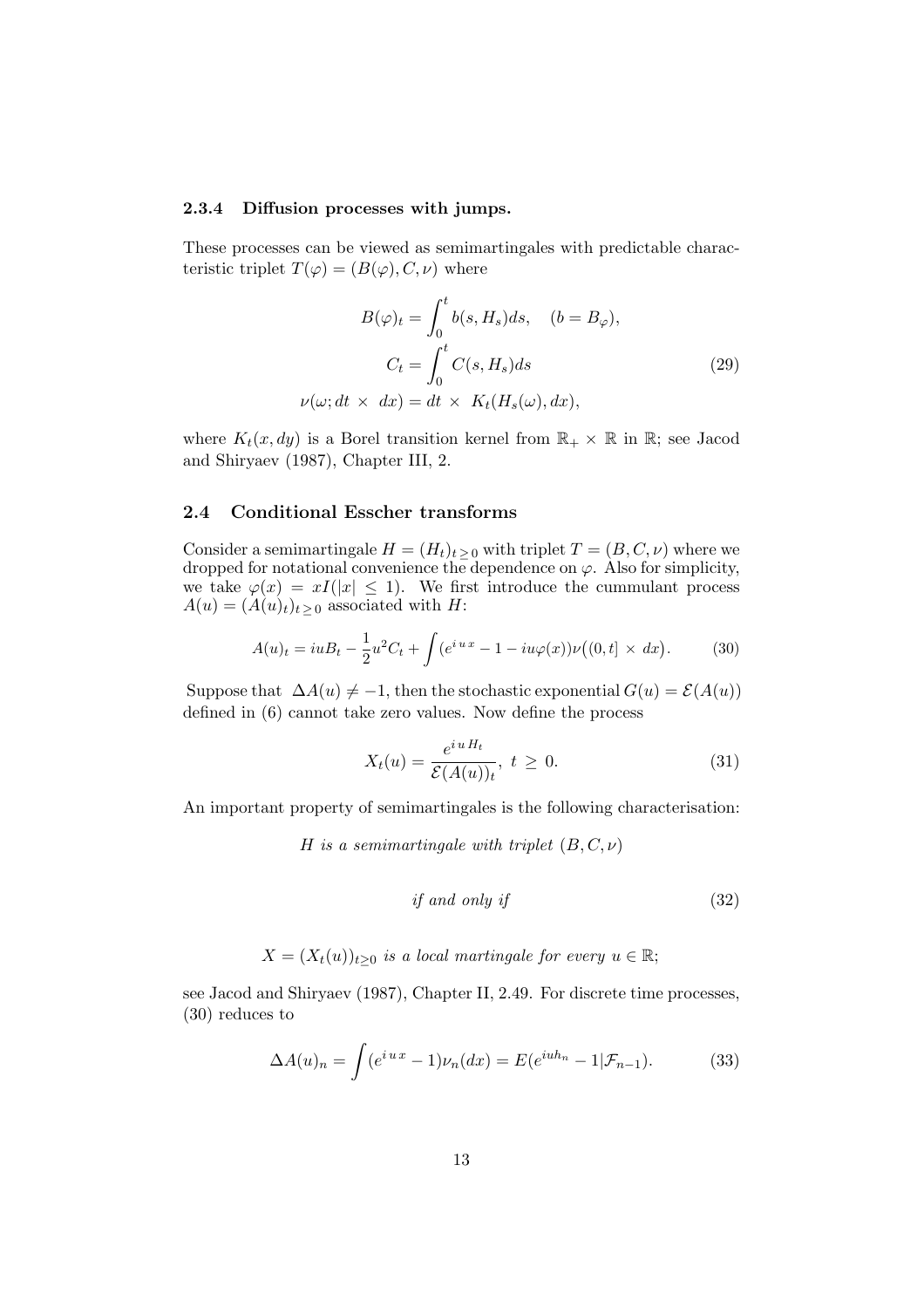However, in this case (6) implies that

$$
\mathcal{E}(A(u))_n = \prod_{0 < k \le n} (1 + \Delta A(u)_k),
$$
\n
$$
= \prod_{0 < k \le n} E(e^{iuh_n} | \mathcal{F}_{n-1}).
$$

Hence in discrete time for a stochastic sequence  $H = (H_n)$  with  $\Delta H_n = h_n$ and so that  $E(e^{iuh_n}|\mathcal{F}_{n-1}) \neq 0, n \geq 1$ , the sequence

$$
\left(\frac{e^{iuH_n}}{\prod_{0 < k \le n} E(e^{iuh_k}|\mathcal{F}_{k-1})}\right)_{n \ge 1} \tag{34}
$$

is a local martingale. Of course we don't need the deep characterisation result (32) in order to prove (34), a more direct argument can be given in this case. Similarly, suppose  $Ee^{a_kh_k} < \infty$ ,  $k \geq 1$ , for some constants  $a_1, a_2, \ldots$ , then the sequence  $Z = (Z_n)_{n \geq 1}$  with  $Z_0 = 1$  and

$$
Z_n = \prod_{k \le n} \frac{e^{a_k h_k}}{E(e^{a_k h_k} | \mathcal{F}_{k-1})}, \ n \ge 1,
$$
\n(35)

is a martingale. The latter follows immediately from the adaptiveness of *H* and elementary properties of conditional expectation. Property (35) allows us to construct a family of measures  $\{\tilde{P}_N\}$  such that  $d\tilde{P}_N = Z_N dP_N$  and  $\tilde{P}_N = \tilde{P}_{N+1} | \mathcal{F}_N$ . The conditional distribution

$$
\tilde{P}_N(h_N \in A | \mathcal{F}_{N-1}) = E\left[I_A(h_N) \frac{e^{a_N h_N}}{E(e^{a_N h_N} | \mathcal{F}_{N-1})} | \mathcal{F}_{N-1}\right] \tag{36}
$$

is called the conditional Esscher transform. In the traditional actuarial context, the  $h_i$ 's are independent and hence  $(36)$  reduces to an unconditional expectation, the Esscher transform:

$$
\tilde{P}_N(h_N \in A) = E\bigg[I_A(h_N)\frac{e^{a_N h_N}}{E e^{a_N h_N}}\bigg].\tag{37}
$$

## **3** Predictable Conditions for  $S \in \mathcal{M}_{loc}(P), S \in \mathcal{M}(P)$

### **3.1 One asset.**

In order to investigate whether  $S \in \mathcal{M}(P)$  (i.e. *S* is a *P*-martingale) it may be more convenient to first look for conditions so that  $S \in \mathcal{M}_{loc}(P)$  (i.e. *S* is a local *P*-martingale) and then use the result in Jacod and Shiryaev (1987), Chapter I, 1.47 that a local martingale *S* is a uniformly integrable martingale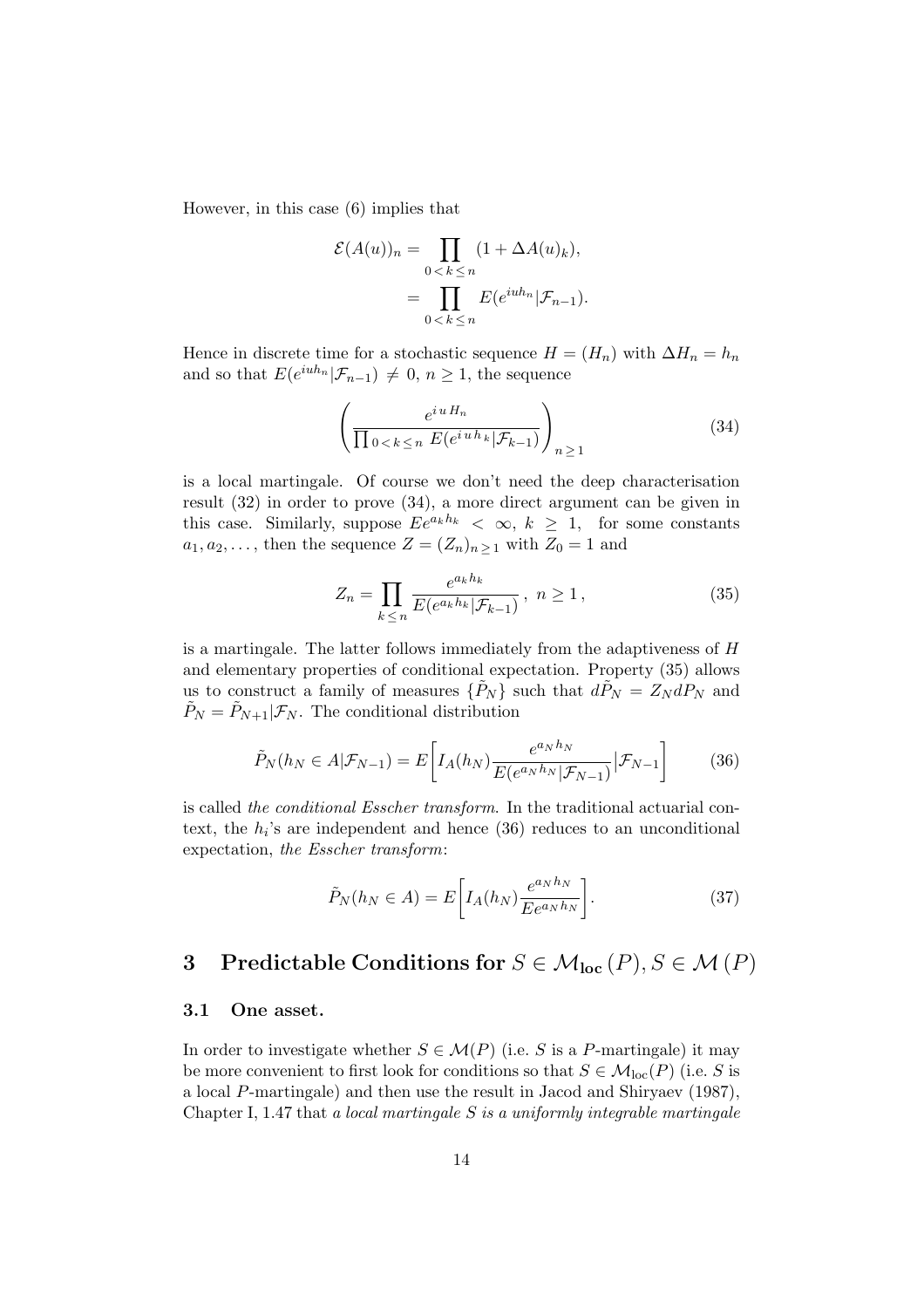if and only if *S* belongs to the class (D), that is the set of random variables  ${S_T : T \text{ finite stopping time}}$  is uniformly integrable. We hence start with the representation (5), i.e.

$$
S_t = S_0 \mathcal{E}(\hat{H})_t
$$

and use the property (see Section 1*.*2) that

$$
S \in \mathcal{M}_{loc}(P) \quad \text{if and only if} \quad \hat{H} \in \mathcal{M}_{loc}(P). \tag{38}
$$

From (4) and (17) we obtain:

$$
\hat{H}_t = H_t + \frac{1}{2} \langle H^c \rangle_t + \int_0^t \int (e^x - 1 - x) d\mu
$$
  
=  $H_0 + B(\varphi)_t + H_t^c + \frac{1}{2} \langle H^c \rangle_t + \int_0^t \int \varphi(x) d(\mu - \nu)$  (39)  
+  $\int_0^t \int (x - \varphi(x)) d\mu + \int_0^t \int (e^x - 1 - x) d\mu$   
=  $H_0 + B(\varphi)_t + H_t^c + \frac{1}{2} \langle H^c \rangle_t + \int_0^t \int \varphi(x) d(\mu - \nu)$   
+  $\int_0^t \int (e^x - 1 - \varphi(x)) d\mu$ .

Suppose now that  $|e^x - 1 - \varphi(x)| * \nu \in \mathcal{A}_{loc}$  (i.e. the process  $\left(\int_0^t \int |e^x - 1| \right)$  $-\varphi(x)|d\nu$ <sub>t</sub> ≥ 0 is locally integrable), then

$$
\int_{0}^{t} \int (e^{x} - 1 - \varphi(x)) d\mu = \int_{0}^{t} \int (e^{x} - 1 - \varphi(x)) d\nu + \int_{0}^{t} \int (e^{x} - 1 - \varphi(x)) d(\mu - \nu), \qquad (40)
$$

where the last integral is a local martingale; see Jacod and Shiryaev (1987), Chapter II, 1*.*28 and Liptser and Shiryaev (1986), Chapter III, § 5. Hence from (39),

$$
\hat{H}_t = H_0 + B(\varphi)_t + H_t^c + \frac{1}{2} \langle H^c \rangle_t + \int_0^t \int (e^x - 1 - \varphi(x)) d\nu + \int_0^t \int (e^x - 1 - \varphi(x)) d(\mu - \nu) + \int_0^t \int \varphi(x) d(\mu - \nu)
$$

$$
= H_0 + K_t + H_t^c + \int_0^t \int (e^x - 1) d(\mu - \nu),
$$

where (see (30))

$$
K_t = A(-i)_t = B(\varphi)_t + \frac{1}{2} \langle H^c \rangle_t + \int_0^t \int (e^x - 1 - \varphi(x)) d\nu.
$$
 (41)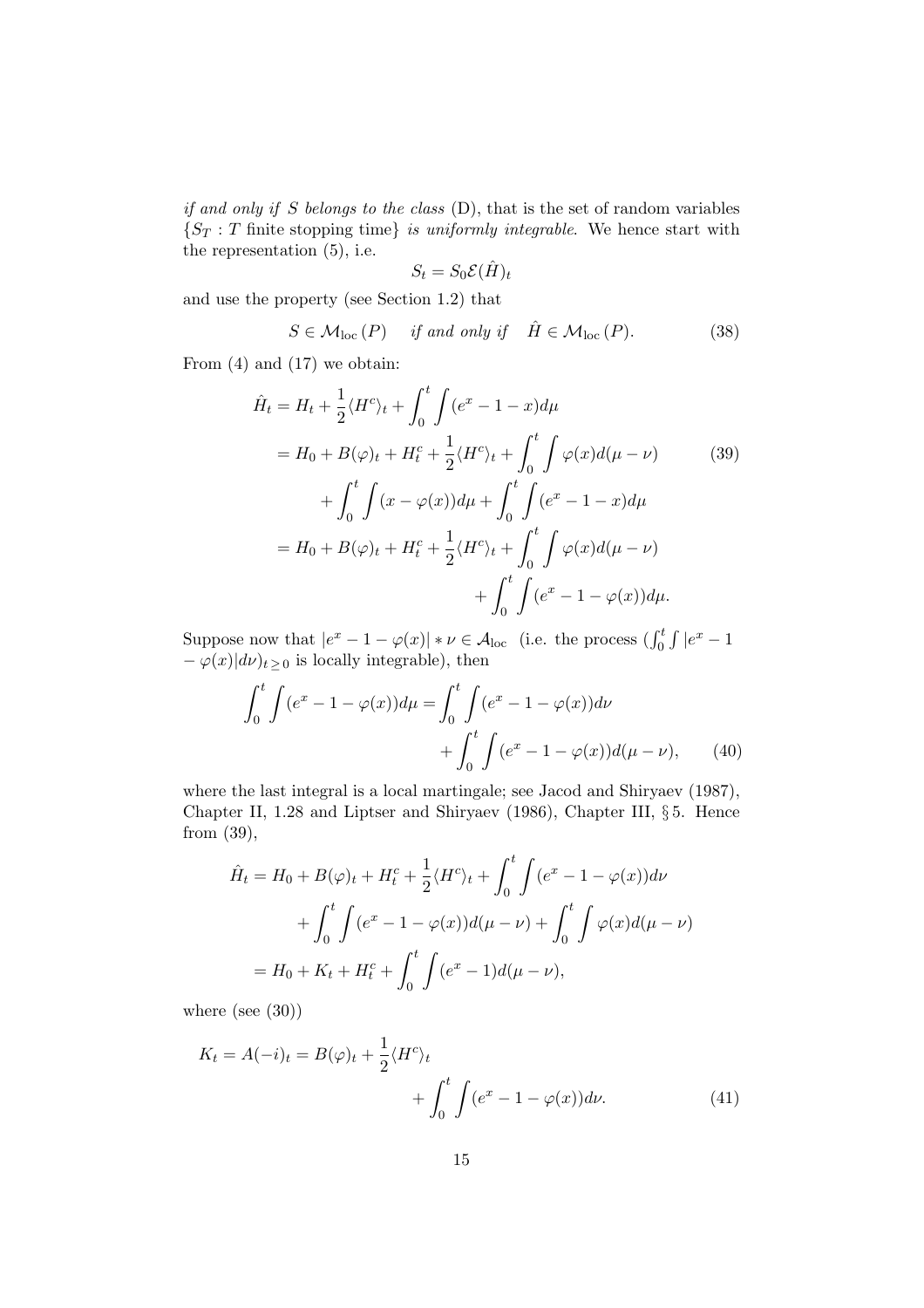Therefore  $\hat{H}_t = K_t + (\text{local martingale})_t$ . Since  $K = (K_t)$  is a predictable process, it follows that

$$
\hat{H} \in \mathcal{M}_{loc} \ (P) \ \text{if and only if} \quad K \equiv 0.
$$

See Jacod and Shiryaev (1987), Chapter I,3*.*16 and Liptser and Shiryaev (1986)*,* Chapter I,6*,* Theorem 4 for more details.

## **3.2 Two assets**

Suppose that we now have a second asset  $S^0 = (S_t^0)_{t \geq 0}$  with

$$
S_t^0 = S_0^0 \, e^{H_t^0} \,. \tag{42}
$$

Similar to the discussions above (see  $(4)$ ) we introduce

$$
\hat{H}_t^0 = H_t^0 + \frac{1}{2} \langle H^{0c} \rangle_t + \sum_{0 < s \le t} \left( e^{\Delta H_s^0} - 1 - \Delta H_s^0 \right) \tag{43}
$$

and obtain

$$
S_t^0 = S_0^0 \mathcal{E}(\hat{H^0})_t.
$$

Therefore

$$
\frac{S_t}{S_t^0} = \frac{S_0}{S_0^0} \frac{\mathcal{E}(\hat{H})_t}{\mathcal{E}(\hat{H}^0)_t}.
$$
\n(44)

It is now easy to check by Itô's formula that

$$
\mathcal{E}(\hat{H}^0)_t^{-1} = \mathcal{E}(-\hat{H}^*)_t \tag{45}
$$

where

$$
\hat{H}_t^* = \hat{H}_t^0 - \langle \hat{H}^{0c} \rangle_t - \sum_{0 < s \le t} \frac{(\Delta \hat{H}_s^0)^2}{1 + \Delta \hat{H}_s^0} \,. \tag{46}
$$

From (44) and (45) we obtain that

$$
\frac{S_t}{S_t^0} = \frac{S_0}{S_0^0} \mathcal{E}(\hat{H}_t) \mathcal{E}(-\hat{H}^*)_t.
$$
\n(47)

If in general  $U, V \in Sem(P)$ , then the so-called Yor addition formula (see for instance Rogers and Williams (1987), Section IV. 19) yields

$$
\mathcal{E}(U)\mathcal{E}(V) = \mathcal{E}(U + V + [U, V])
$$
\n(48)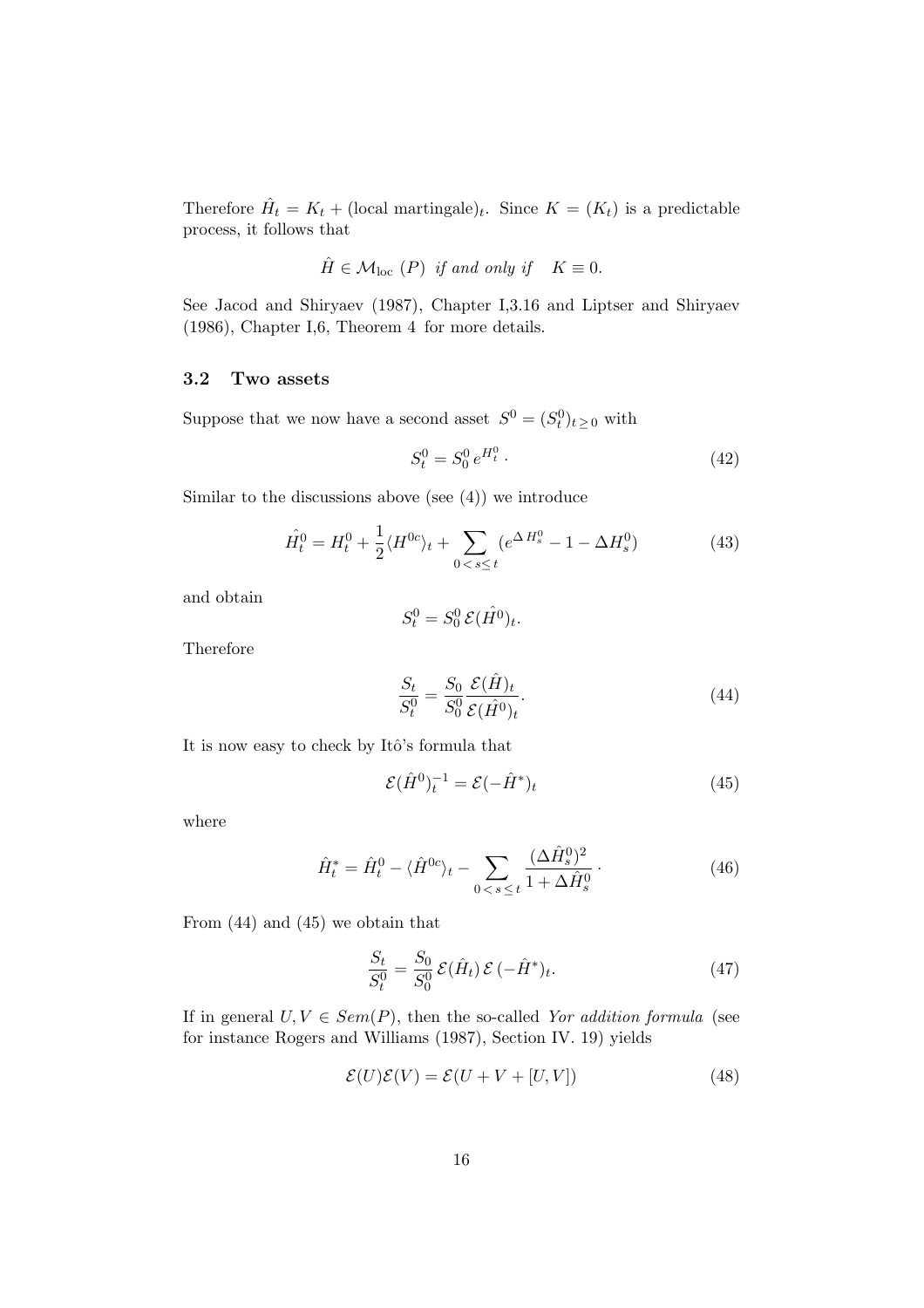where the quadratic covariation process

$$
[U,V]_t = \langle U^c, V^c \rangle_t + \sum_{0 < s \le t} \Delta U_s \Delta V_s. \tag{49}
$$

So from (47), (48):

$$
\frac{S_t}{S_t^0} = \frac{S_0}{S_0^0} \mathcal{E}(\hat{H} - \hat{H}^* + [\hat{H}, -\hat{H}^*])_t.
$$

It is not difficult to check that

$$
\hat{H} - \hat{H}^* + [\hat{H}, -\hat{H}^*] = \hat{H} - \hat{H}^0 + \langle \hat{H}^{0c} - \hat{H}^c, \hat{H}^{0c} \rangle \n+ \sum \frac{\Delta \hat{H}^0(\Delta \hat{H}^0 - \Delta \hat{H})}{1 + \Delta \hat{H}^0}.
$$

If  $S^0$  stands for a riskless asset, i.e.  $H^0$  is predictable, then  $\hat{H}^{0c} = H^{0c} = 0$ and

$$
\frac{S_t}{S_t^0} = \frac{S^0}{S_0^0} \mathcal{E}(\hat{H} - \hat{H}^0 + \sum \frac{\Delta \hat{H}^0 (\Delta \hat{H}^0 - \Delta \hat{H})}{1 + \Delta \hat{H}^0}).
$$
(50)

Hence

$$
\frac{S}{S^0} \in \mathcal{M}_{loc}(P)
$$
  
if and only if (51)

$$
\hat{H} - \hat{H}^0 + \sum \frac{\Delta \hat{H}^0(\Delta \hat{H}^0 - \Delta \hat{H})}{1 + \Delta \hat{H}^0} \in \mathcal{M}_{loc}(P)
$$

The result (51) can be very useful in finding sufficient conditions for *S/S*<sup>0</sup> to be a local *P*-martingale. For instance, if  $\Delta \hat{H}^0 = 0$ , then  $\hat{H}_t^0 = H_t^0$  (we suppose that  $H^0$  is predictable) and we obtain

$$
K_t - H_t^0 \equiv 0 \quad implies \quad \frac{S}{S^0} \in \mathcal{M}_{loc}(P). \tag{52}
$$

Also, if  $\Delta \hat{H} = \Delta \hat{H}^0$ , then

$$
K_t - H_t^0 - \sum_{0 < s \le t} (e^{\Delta H_t^0} - 1 - \Delta H_s^0) \equiv 0
$$

implies (53)

$$
\frac{S}{S^0} \in \mathcal{M}_{loc}(P).
$$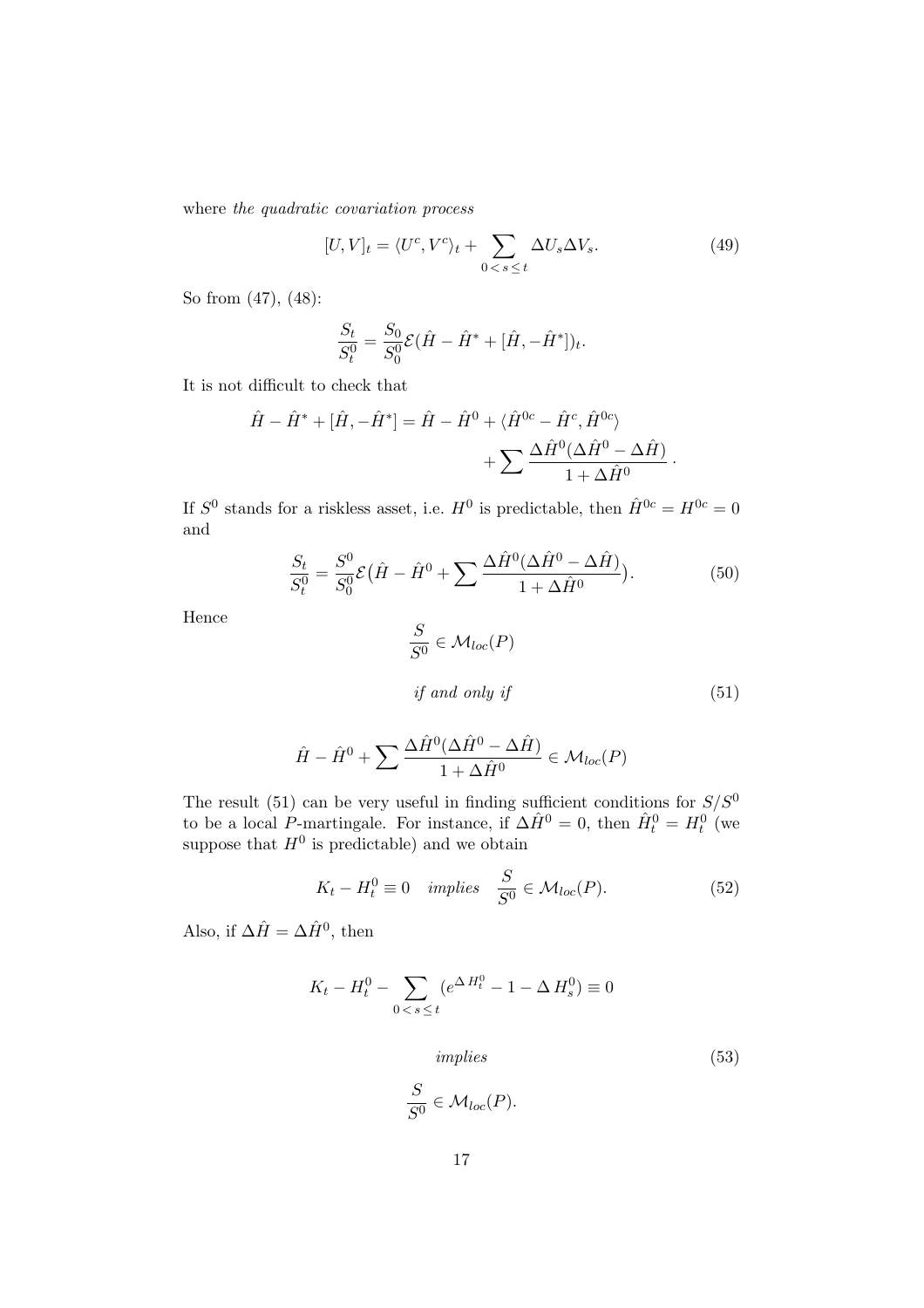## **3.3 Examples**

## **3.3.1 Discrete time.**

In the case of discrete time

$$
\hat{H} - \hat{H}^0 + \sum \frac{\Delta \hat{H}^0(\Delta \hat{H}^0 - \Delta \hat{H})}{1 + \Delta \hat{H}^0} = \sum \frac{\Delta \hat{H} - \Delta \hat{H}^0}{1 + \Delta \hat{H}^0},
$$

so that because of (51),

$$
\frac{S}{S^0} \in \mathcal{M}_{loc}(P)
$$

if and only if

$$
\sum_{k \le n} \frac{\hat{h}_k - \hat{h}_k^0}{1 + \hat{h}_k^0} \in \mathcal{M}_{loc}(P) \tag{54}
$$

However  $\hat{h}_k = e^{h_k} - 1$ ,  $\hat{h}_k^0 = e^{h_k^0} - 1$ , so that by  $\mathcal{F}_{k-1}$ -measurability of  $h_k^0$  we obtain the following sufficient condition

$$
E(e^{h_k}|\mathcal{F}_{k-1})=e^{h_k^0}, k\geq 1 \implies \frac{S}{S^0}\in \mathcal{M}_{loc}(P).
$$

## **3.3.2 Processes with independent increments**

Suppose that  $H = (H_t)_{t \geq 0}$  is a process with independent increments, the triplet  $T(\varphi)$  given by  $(25)$  and let  $\hat{H}_t^0 = rt$ . Then

$$
K_t = t\Big(b(\varphi) + \frac{C}{2} + \int (e^x - 1 - \varphi(x))F(dx)\Big),
$$

so that

$$
b(\varphi) + \frac{C}{2} + \int (e^x - 1 - \varphi(x)) F(dx) = r \implies \frac{S}{S^0} \in \mathcal{M}_{loc}(P).
$$

## **3.3.3 Brownian motion with drift and Poisson jumps**

For the notation, see section 2*.*3*.*3*.* In this case

$$
K_t = t\big(b + \frac{\sigma^2}{2} + \lambda \int (e^x - 1) F(dx)\big),
$$

whence

$$
b + \frac{\sigma^2}{2} + \lambda E(e^{\xi} - 1) = \tau
$$
 implies  $\frac{S}{S^0} \in \mathcal{M}_{loc}(P).$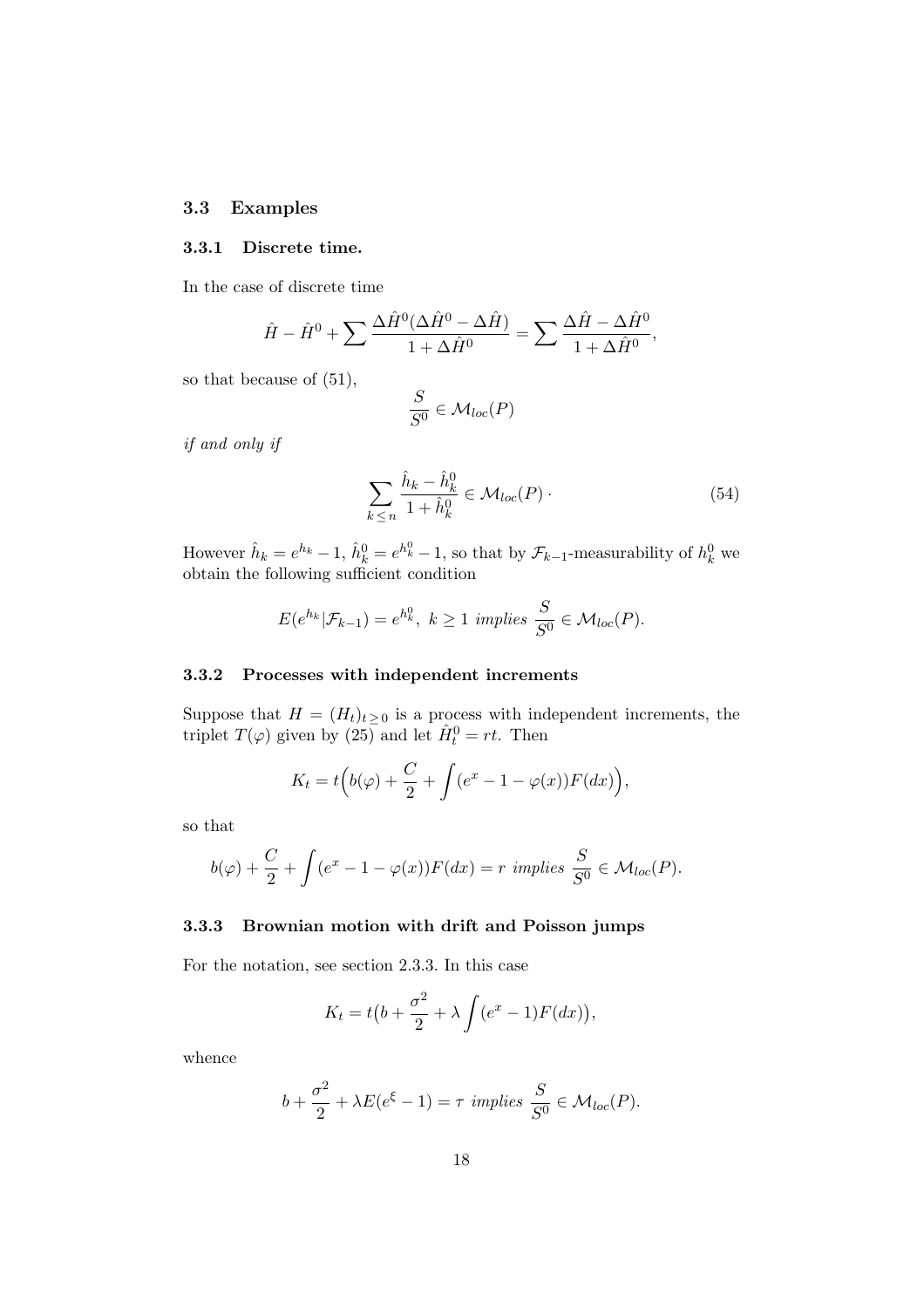## **4 Predictable conditions for the existence of a lo**cally equivalent probability measure  $\tilde{P}$  such that  $S \in \mathcal{M}_{loc}(\tilde{P}), S \in \mathcal{M}(\tilde{P})$

## **4.1 General results**

If we have a measure  $\tilde{P} \stackrel{\text{loc}}{\sim} P$ , then the likelihood (Radon–Nikodym derivative) process  $Z = (Z_t)_{t\geq 0}$  with

$$
Z_t = \frac{d\tilde{P}_t}{dP_t} \tag{55}
$$

is strictly positive  $(Z_t > 0, P$  and  $\tilde{P}_{\text{-a.s.,}} t \geq 0$ ; see for instance Rogers and Williams 1987, Theorem IV, 17.1. We therefore can define the process  $M = (M_t)_{t \geq 0}$  as follows:

$$
M_t = \int_0^t \frac{dZ_s}{Z_{s-}},\tag{56}
$$

which satisfies  $M \in \mathcal{M}_{loc}(P)$ . Since  $dZ_t = Z_{t-1} dM_t$ , we have that

$$
Z_t = Z_0 \,\mathcal{E}(M)_t \tag{57}
$$

where

$$
\mathcal{E}(M)_t = \exp\{M_t - \frac{1}{2} \langle M^c \rangle_t\} \prod_{0 < s \le t} (1 + \Delta M_s) e^{-\Delta M_s}.\tag{58}
$$

The local martingale property of *M* implies that the following decomposition holds:

$$
M_t = M_0 + \int_0^t \beta_s dH_s^c + \int_0^t \int W(\cdot, s, x) d(\mu - \nu) + \tilde{M}_t,
$$

where *β* and *W* satisfy some integrability conditions (see Jacod and Shiryaev (1987), Chapter III, 4.24) and  $\tilde{M}$  is a residual martingale part which is orthogonal to  $\int_0^1 \beta_s dH_s^c$  and  $\int_0^1 \int W(\cdot, s, x) d(\mu - \nu)$ . Unfortunately, we do not have sufficient tools in order to control the properties of  $\tilde{M}$ . However, for many interesting cases,  $\overline{M} \equiv 0$ . The latter for instance holds if the triplet  $T(\varphi)=(B, C, \nu)$  for *H* defines the distribution of *H* uniquely. The following are cases where this property holds:

- (i) Processes with independent increments.
- (ii) Strong solutions of stochastic differential equations with respect to Brownian motion.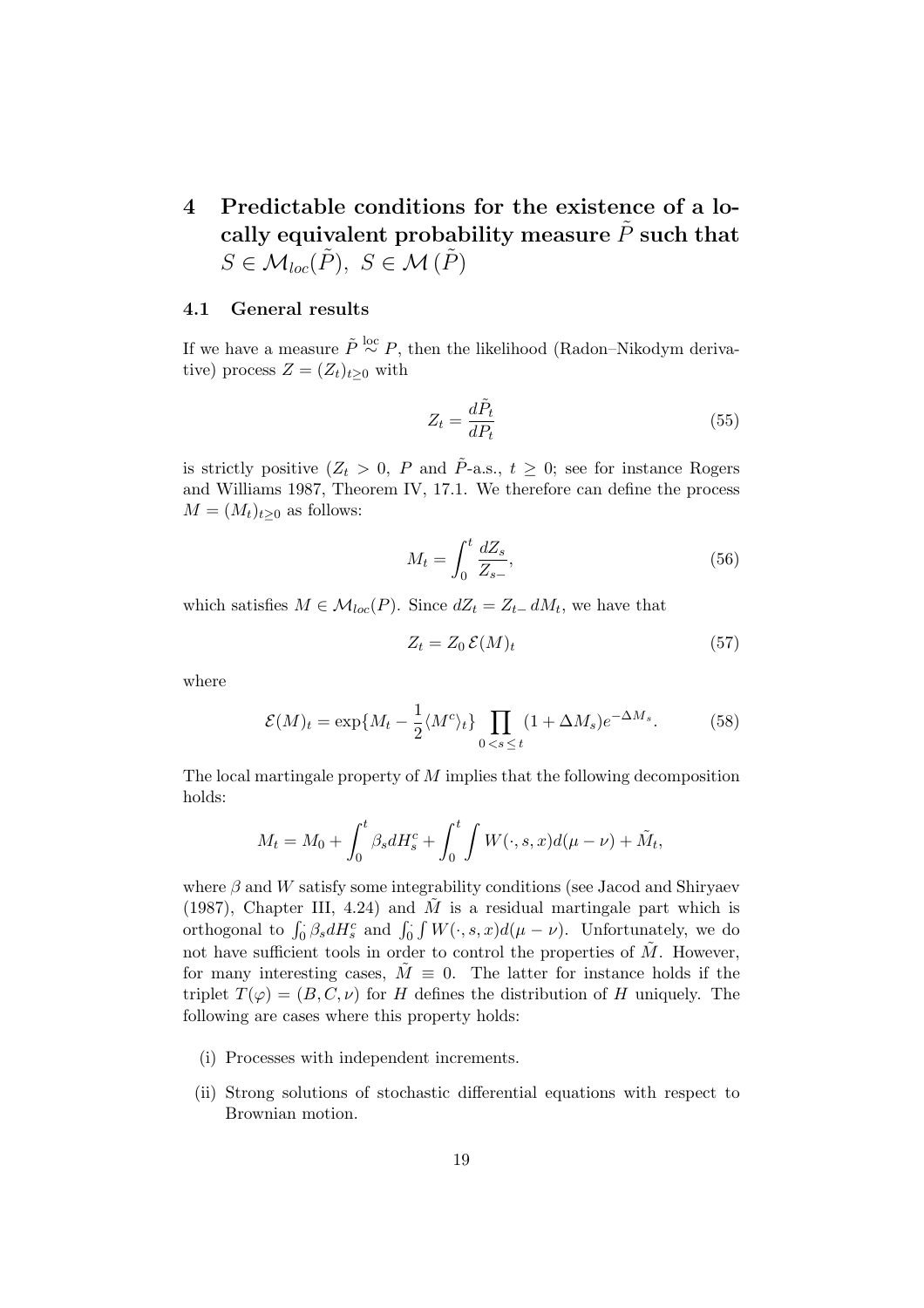(iii) In the case of Poisson random measure in discrete time where  $\nu(\omega, \{n\})$  $\langle \times A \rangle = P(\Delta H_n \in A | \mathcal{F}_{n-1}), n \geq 1$ , which gives us the possibility to calculate the (unconditional) distribution of  $(H_n)_{n>0}$ .

A possible approach consists of considering the structure of *Z* under the assumption that  $\tilde{P} \stackrel{\text{loc}}{\sim} P$  exists. Hence assume that  $Z = (Z_t)_{t \geq 0}$  satisfies the representation  $(57)$ – $(58)$ , where

$$
M_t = M_0 + \int_0^t \beta_s dH_s^c + \int_0^t \int W(., s, x) d(\mu - \nu). \tag{59}
$$

Can we from this representation deduce the existence of  $\tilde{P}$ ? This approach may work if at least the characteristic triplet of  $H$  defines the measure  $P$  (i.e. the law of *H*) uniquely. We assume the finite horizon case  $0 \le t \le T < \infty$ and normalise  $E Z_T = 1$ . In this case we can simply define

$$
d\tilde{P}_T = Z_T dP_T.
$$

The difficult part in this plan de campagne is to find conditions on  $(\beta, W)$ and  $(B, C, \nu)$  which imply that  $Z = (Z_t)_{0 \le t \le T}$  is a martingale with  $EZ_T =$ 1. A whole series of papers exists on this topic, see for instance Jacod and Memin (1976), Liptser and Shiryaev (1972), Novikov (1975*,* 1979), Lepingle and Memin (1978) and Grigelionis (1971). (See Schachermayer (1993) and Delbaen and Schachermayer (1997) for a case where *M*˜ cannot be taken to be zero!) So suppose that  $M = (M_t)_{0 \leq t \leq T}$  defined as in (59) is a positive martingale with  $EZ_T = 1$ . We now want to understand which conditions on  $(\beta, W)$  imply that  $S \in \mathcal{M}_{loc}(\tilde{P}_T)$ . First observe that

$$
SZ \in \mathcal{M}_{loc}(P_T) \implies S \in \mathcal{M}_{loc}(\tilde{P}_T), \tag{60}
$$

(see Jacod and Shiryaev, Chapter III, 3.8) so that it suffices to find conditions implying

$$
\mathcal{E}(\hat{H})\mathcal{E}(M) \in \mathcal{M}_{loc}(P_T) \tag{61}
$$

Also note that

$$
\hat{H}Z \in \mathcal{M}_{loc}(P_T) \Rightarrow \hat{H} \in \mathcal{M}_{loc}(\tilde{P}_T)
$$

$$
\Leftrightarrow \mathcal{E}(\hat{H}) \in \mathcal{M}_{loc}(\tilde{P}_T)
$$

$$
\Leftrightarrow S \in \mathcal{M}_{loc}(\tilde{P}_T),
$$

so that instead of checking (61)*,* one may look for conditions implying

$$
\hat{H}\mathcal{E}(M) \in \mathcal{M}_{loc}(P_T). \tag{62}
$$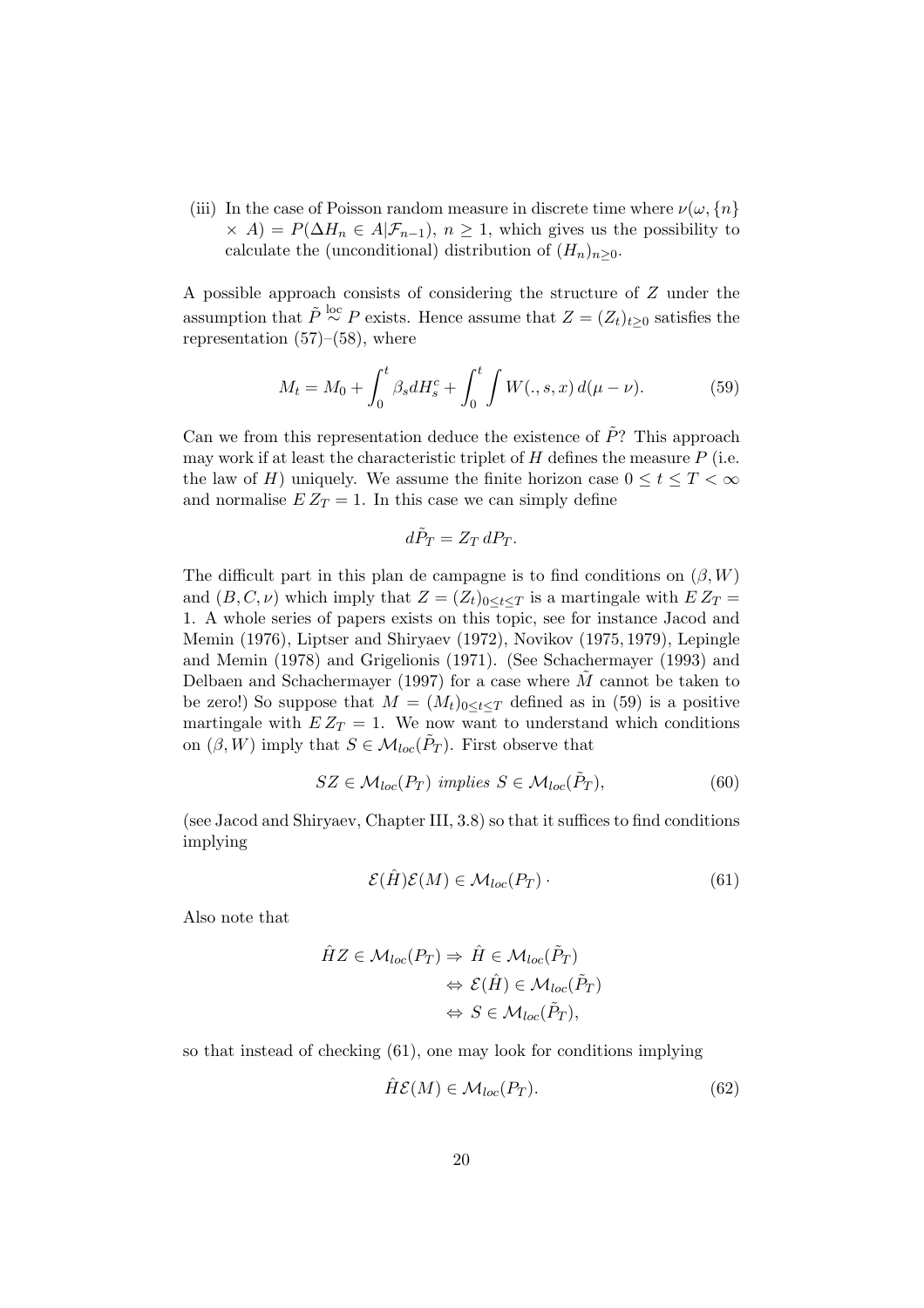One easily shows that (61) and (62) are equivalent.

From  $(61)$  and Yor's formula  $((48))$  one obtains:

$$
\mathcal{E}(\hat{H})\mathcal{E}(M) = \mathcal{E}(\hat{H} + M + [\hat{H}, M])
$$
  
=  $\mathcal{E}(\hat{H} + M + \langle \hat{H}^c, M^c \rangle + \sum \Delta \hat{H} \Delta M)$ . (63)

Moreover, (41) yields

$$
\hat{H}_t = K_t + H_t^c + \int_0^t \int (e^x - 1)d(\mu - \nu) \,. \tag{64}
$$

From (59) and (64), assuming that the process  $[\hat{H}, M]$  is locally integrable, we can find its *compensator*  $[\hat{H}, M]$ . The latter is a predictable process with the property that  $[\hat{H}, M] - [\hat{H}, M] \in \mathcal{M}_{loc}(P)$ . The following form results see also Jacod and Shiryaev, Chapter II, 2.17:

$$
\widetilde{[\hat{H},M]}_t = \int_0^t \beta_s d\langle H^c \rangle_s + \int_0^t \int W(e^x - 1) d\nu
$$

$$
- \sum_{s \le t} \int W(s,x) \nu(\{s\} \times dx) \int (e^x - 1) \nu(\{s\} \times dx). \tag{65}
$$

It turns out to be convenient to denote  $W = Y - 1$ . The main reason for this is the following. If *H* is a *P*-semimartingale with triplet  $(B, C, \nu)$  and  $d\tilde{P}_T = Z_T dP_T$ , then *H* is also a  $\tilde{P}_T$ -semimartingale with triplet  $(\tilde{B}, \tilde{C}, \tilde{\nu})$ where  $d\tilde{\nu} = Y d\nu$ ,  $Y(\omega, t, x)$  is positive and predictable and the process *W* in the definition of *M* (see (59)) has the following representation (Jacod and Shiryaev, Chapter III, 5.19)

$$
W = Y - 1 + \frac{\hat{Y} - a}{1 - a} I(a < 1),
$$
  
\n
$$
a = (a_t(\omega)) \text{ where } a_t(\omega) = \nu(\omega; \{t\} \times \mathbb{R})
$$
  
\n
$$
\hat{Y}_t = \int Y(\omega, t, x) \nu(\omega; \{t\} \times dx) \cdot
$$
\n(66)

Both in the so-called quasi-left continuous case (i.e.  $a_t \equiv 0$ ) as well as in the discrete-time case where  $a_t(\omega) = P(\Delta H_t \in \mathbb{R} | \mathcal{F}_{t-1}) = 1$  we have that  $W = Y - 1$ . Therefore, as a corollary we *obtain* 

$$
\widetilde{[\hat{H}, N]_t} = \int_0^t \beta_s d\langle H^c \rangle_s + \int_0^t \int (Y - 1)(e^x - 1) d\nu \,. \tag{67}
$$

Together with (59), (63) and (64) we are led to the following result. Suppose that  $Z = (Z_t)_{t \le T}$  is a positive martingale with  $dZ_t = Z_t - dM_t$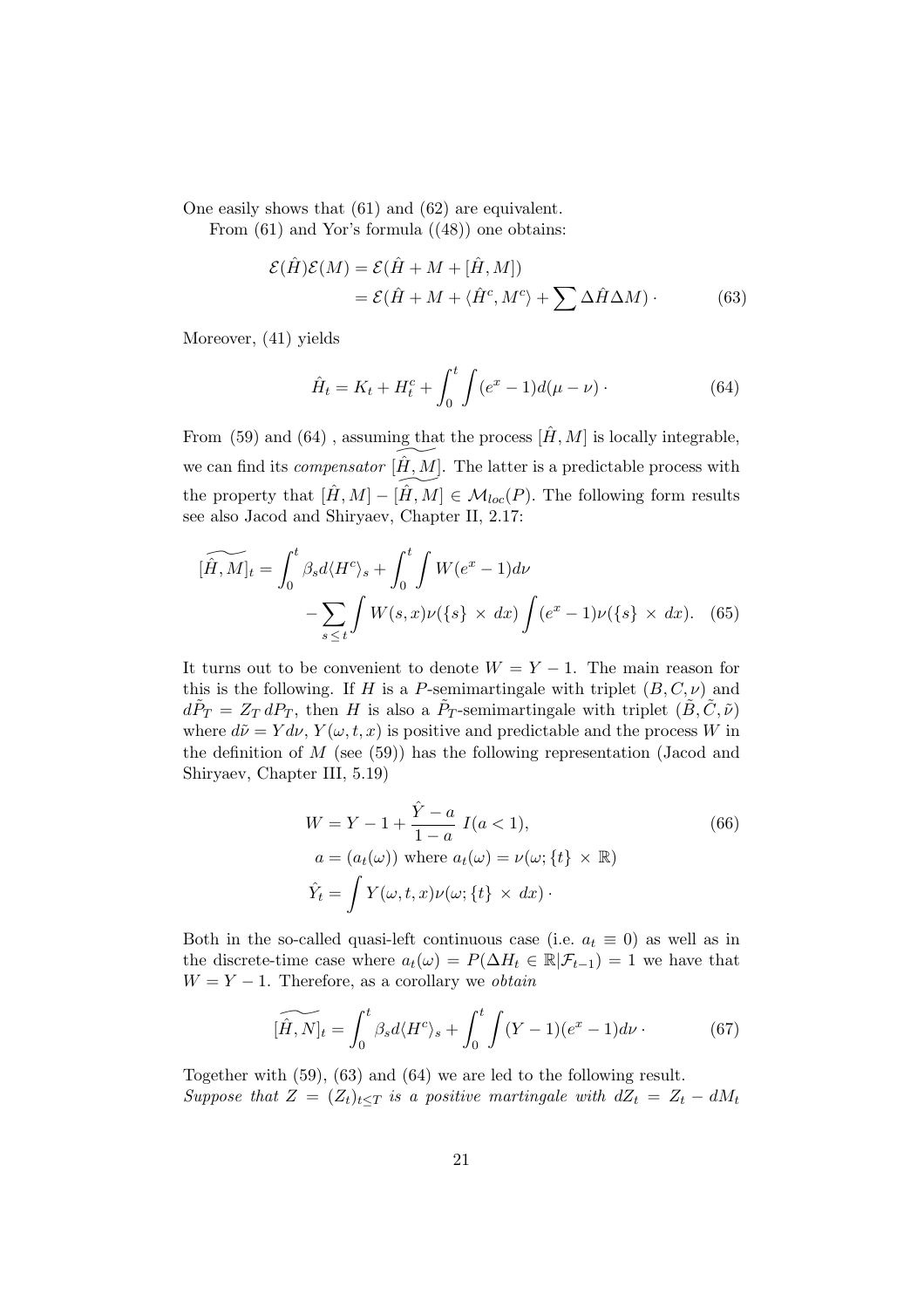where  $M = (M_t)_{t \leq T}$  is given by (59) and  $E \mid Z_T \mid = 1$ . Then in the cases where

$$
\nu(\omega;\{t\}\times\mathbb{R})\in\{0,1\},\
$$

the condition

$$
K_t + \int_0^t \beta_s d\langle H^c \rangle_s + \int_0^t \int (Y - 1)(e^x - 1) d\nu = 0, \quad t \le T,
$$

implies that there exists a measure  $\tilde{P}_T$  constructed by (56), (59), (66) such that

$$
\tilde{P}_T \sim P_T
$$
 and  $S \in \mathcal{M}_{loc}(\tilde{P}_T)$ .

Suppose now that we are interested in the construction of probability measures  $\tilde{P}_T$  with

$$
\tilde{P}_T \sim P_T
$$
 and  $\frac{S}{S^0} \in \mathcal{M}_{loc}(\tilde{P}_T)$ .

In this case,

$$
\frac{S_t}{S_t^0} Z_t = \frac{S_0}{S_0^0} Z_0 \mathcal{E}(\hat{H})_t \mathcal{E}^{-1}(\hat{H}^0)_t \mathcal{E}(M)_t \,. \tag{68}
$$

Because of (51),  $\mathcal{E}(\hat{H})\mathcal{E}^{-1}(\hat{H}^0) = \mathcal{E}(\bar{H})$  where

$$
\bar{H} = \hat{H} - \hat{H}^0 + \sum \frac{\Delta \hat{H}^0 (\Delta \hat{H}^0 - \Delta \hat{H})}{1 + \Delta \hat{H}^0}.
$$

Moreover, by (63)*,*

$$
\mathcal{E}(\hat{H})\mathcal{E}^{-1}(\hat{H}^{0})\mathcal{E}(M) = \mathcal{E}(\bar{H})\mathcal{E}(M)
$$
  
\n
$$
= \mathcal{E}(\bar{H} + M + [\bar{H}, M])
$$
  
\n
$$
= \mathcal{E}(\bar{H} + M + \langle \bar{H}^{c}, M^{c} \rangle + \sum \Delta \bar{H} \Delta M)
$$
  
\n
$$
= \mathcal{E}(\hat{H} - \hat{H}^{0} + M + \langle \hat{H}^{c} - \hat{H}^{0c}, M^{c} \rangle
$$
  
\n
$$
+ \sum \frac{\Delta \hat{H} - \Delta \hat{H}^{0}}{1 + \Delta \hat{H}^{0}} \Delta M
$$
  
\n
$$
+ \sum \frac{\Delta \hat{H}^{0}(\Delta \hat{H}^{0} - \Delta \hat{H})}{1 + \Delta \hat{H}^{0}})
$$
  
\n
$$
\equiv \mathcal{E}(I), \text{ say}. \tag{69}
$$

Again we assume that  $H^0$  is predictable so that  $H^{0c} = 0$  and consequently

$$
I = \hat{H} - \hat{H}^{0} + M + \langle \hat{H}^{c}, M^{c} \rangle + \sum \frac{(\Delta M - \Delta \hat{H}^{0})(\Delta \hat{H} - \Delta \hat{H}^{0})}{1 + \Delta \hat{H}^{0}}.
$$
\n(70)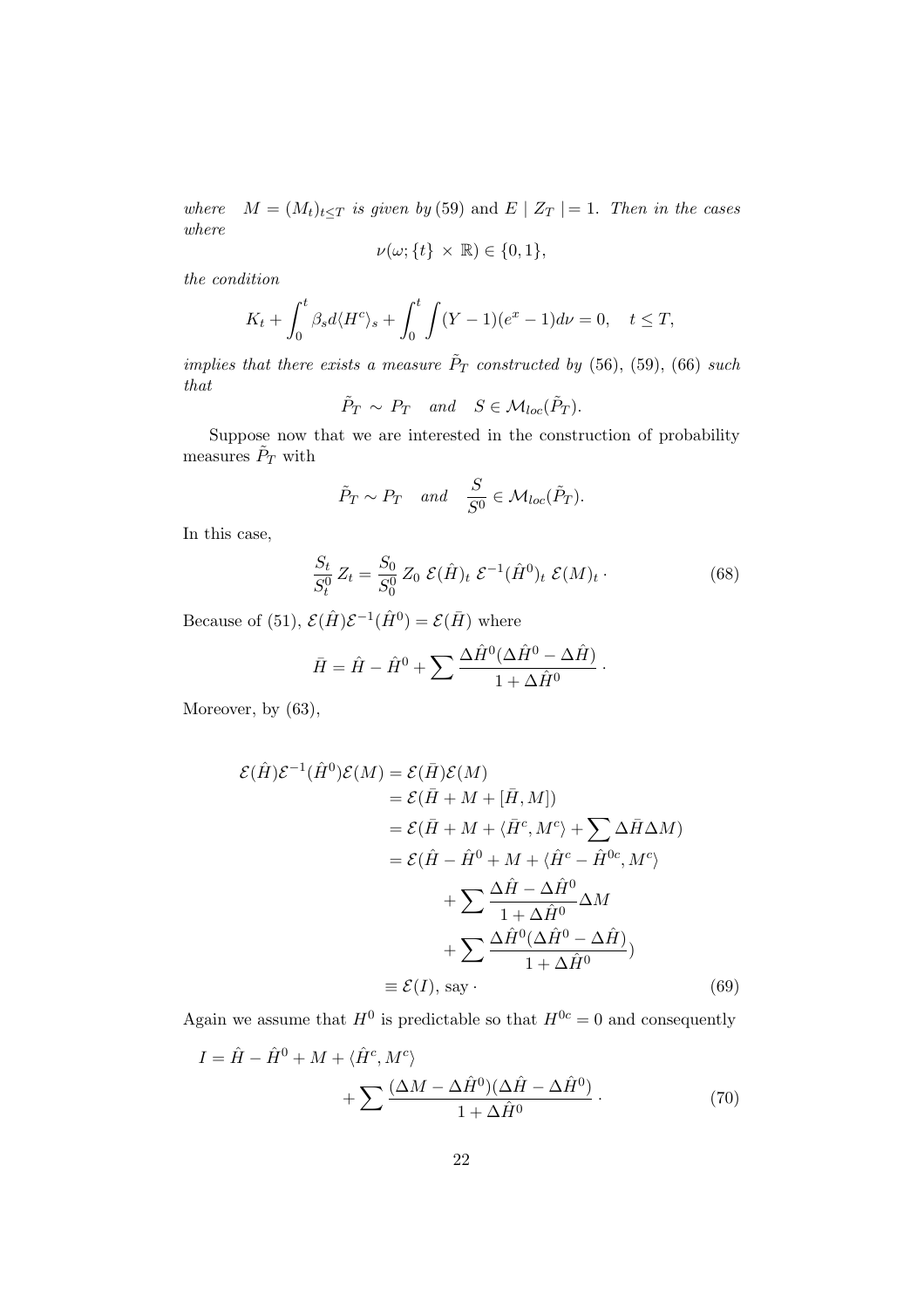Compare this expression with (51) when  $M \equiv 0$  and (63) when  $\hat{H}^0 \equiv 0$ . In order to find now a predictable condition ensuring that  $S/S^0 \in \mathcal{M}_{loc}(\tilde{P})$ , as before, we search for a decomposition

## $I = Predictable process + local martingale·$

Another way of putting this is: if  $\tilde{I}$  is the compensator (i.e. predictable part) of *I*, then

$$
\tilde{I} = 0 \quad implies \quad \frac{S}{S^0} \in \mathcal{M}_{loc}(\tilde{P}) \,. \tag{71}
$$

Returning to (70), observe the following facts.

(a) 
$$
\hat{H}_t - \hat{H}_t^0 + M_t = (K_t - \hat{H}_t^0) + \hat{H}_t^c + \int_0^t \int (e^x - 1) d(\mu - \nu) + \int_0^t \beta_s dH_s^c + \int_0^t \int W d(\mu - \nu) = (K_t - \hat{H}_t^0) + (local martingale)_t,
$$

(b) 
$$
\langle \hat{H}^c, \hat{M}^c \rangle_t = \int_0^t \beta_s d\langle \hat{H}^c \rangle_s
$$

The calculation of the compensator of the last  $(i.e. \sum -)$  term in (70) is in general involved. However, for many interesting special cases (including those already discussed in previous sections) the compensator  $\tilde{I}$  can be obtained in explicit form. Rather than pursuing the general case as outlined above, in the next section we shall look at some examples.

## **4.2 Some examples**

#### **4.2.1 Discrete time**

In this case,

$$
\Delta I = \Delta M + \frac{(1 + \Delta M)(\Delta \hat{H} - \Delta \hat{H}^0)}{1 + \Delta \hat{H}^0}
$$

$$
= \frac{\Delta M (1 + \Delta \hat{H}) + (\Delta \hat{H} - \Delta \hat{H}^0)}{1 + \Delta \hat{H}^0}.
$$
(72)

Again denote  $h_k = \Delta H_k$ , whence  $\Delta \hat{H}_k = e^{\Delta H_k} - 1 = e^{h_k} - 1$ ; we use the same notation for  $H^0$ . Hence, with

$$
\Delta M_n = \int (Y_n(x; \omega) - 1)(\mu_n(dx) - \nu_n(dx))
$$
  
=  $Y_n(h_n; \omega) - E(Y_n(h_n; \omega)|\mathcal{F}_{n-1}),$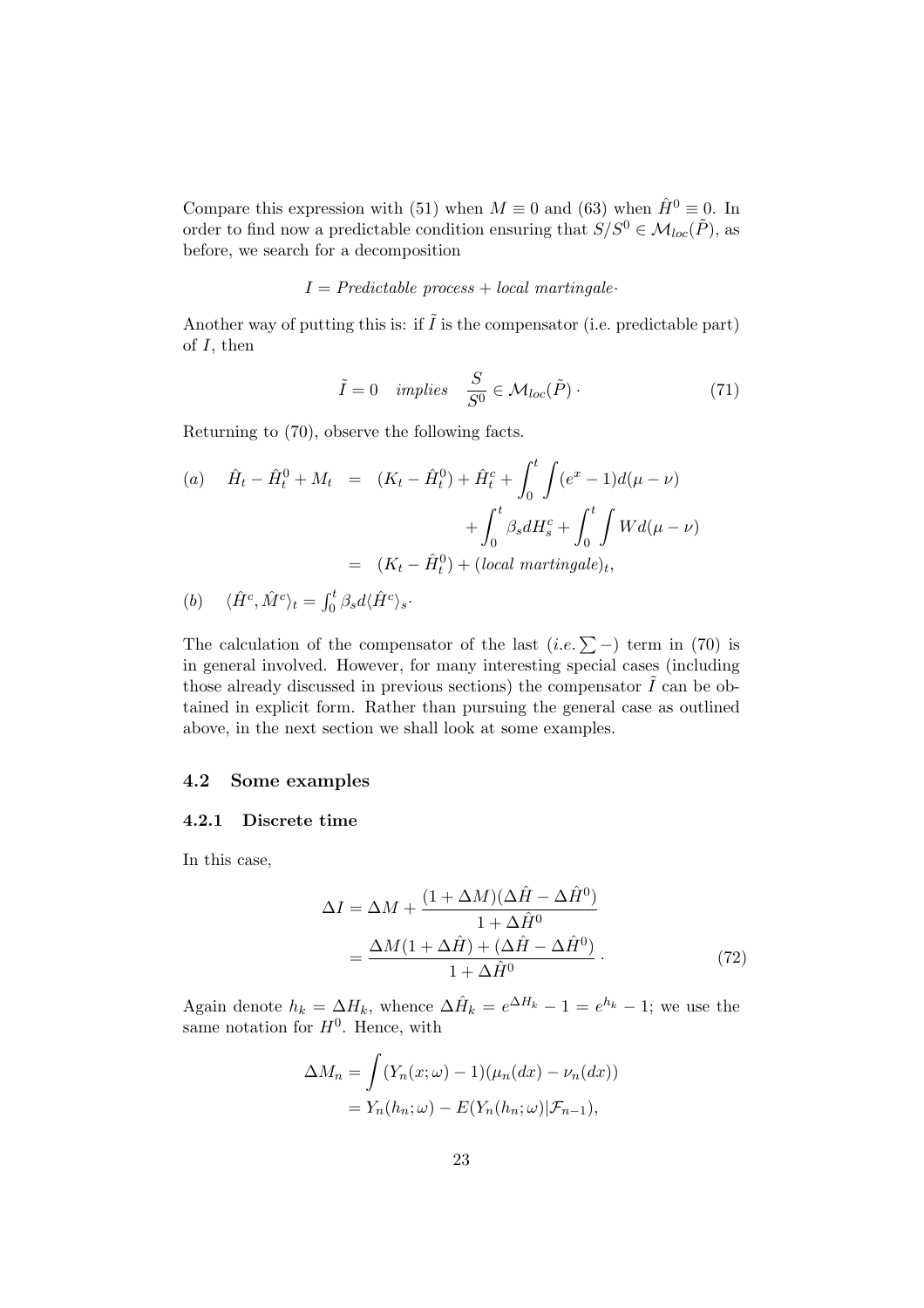we obtain from (72) that

$$
\Delta I_n = \Delta M_n e^{h_n - h_n^0} + e^{h_n - h_n^0} - 1
$$
  
=  $e^{h_n - h_{n}^0} (\Delta M_n + 1) - 1$ . (73)

Together with the assumed predictability of  $(h_n^0)$ , we obtain from (73) the following key result:

$$
E\left[e^{h_n}\left(Y_n(h_n;\omega)-E\left(Y_n(h_n;\omega)|\mathcal{F}_{n-1}\right)+1\right)|\mathcal{F}_{n-1}\right]=e^{h_n^0},\ n\geq 1
$$
\n
$$
implies\tag{74}
$$

$$
\frac{S}{S^0} \in \mathcal{M}_{loc}(\tilde{P}) \cdot
$$

Therefore, the existence problem of a (local) matingale measure  $\tilde{P}$  is reduced to finding  $(Y_n)$  which satisfy  $(74)$ . This task may still seem to be formidable in the stated generality. It is exactly at this point that the conditional Esscher transform defined in (36) enters naturally. Indeed, we assume that

$$
Y_n(h_n; \omega) = \frac{e^{a_n h_n}}{E(e^{a_n h_n} | \mathcal{F}_{n-1})},\tag{75}
$$

where the *unknown* functions  $a_n$  are  $\mathcal{F}_{n-1}$ -measurable. Our aim is to determine the  $a_n$ 's in the special case of (75). With (74) we arrive at the following equation:

$$
E\left[e^{(a_n+1)h_n}|\mathcal{F}_{n-1}\right] = e^{h_n^0} E\left[e^{a_n h_n}|\mathcal{F}_{n-1}\right].\tag{76}
$$

If the increment sequence  $(h_n)$  is *iid* and  $h_n^0 \equiv h_1^0$  say, then for  $a \equiv a_n$  we obtain the equation:

$$
E e^{(a+1)h_1} = e^{h_1^0} E e^{ah_1} \t\t(77)
$$

Hence in this case, the Esscher transform allows for a special construction of  $(Y_n)$  by reducing the problem to finding constants  $(a_n)$  or predictable functions  $(a_n(\omega))$  satisfying (76). In Gerber and Shiu (1994), the construction (77) is applied in a finance context. See also the references in the latter paper for further reading on the subject. Embrechts (1996) discusses the Esscher transform in the light of financial versus actuarial pricing systems.

### **4.2.2 Processes with stationary, independent increments (S.I.I.)**

Let  $H = (H_t)$  be a process with S.I.I., continuous in probability, and triplet

$$
B(\varphi)_t = tb(\varphi)
$$

$$
C_t = tC
$$

$$
\nu(dt \times dx) = dtF(dx).
$$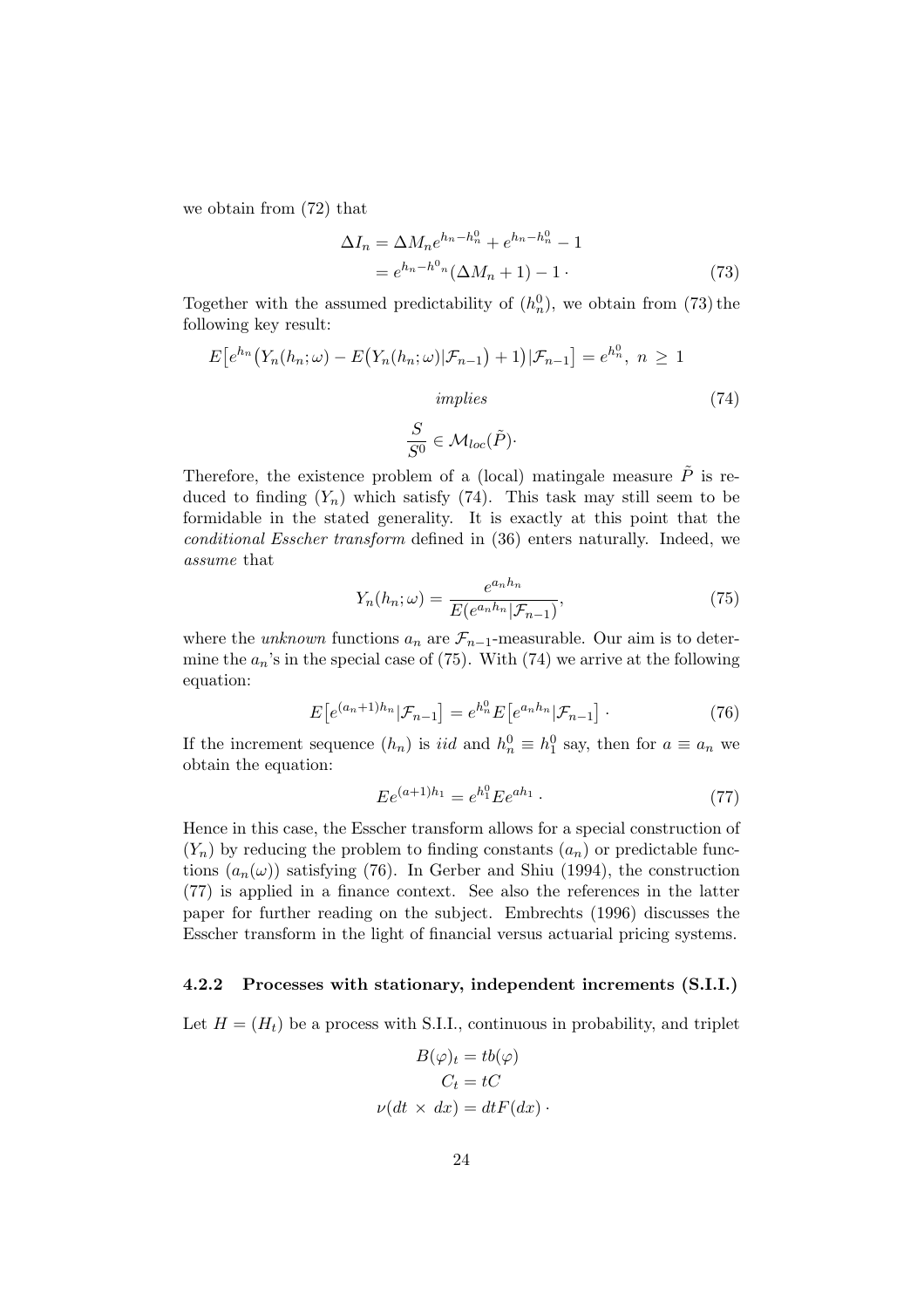Moreover,  $H_t^0 = rt$ , say. Then  $K_t$  is defined in Section 3.3.2. In this case,  $I = \hat{H} - \hat{H}^{0} + M + [\hat{H}, M],$ 

and from (59), (64), (67) we obtain:

$$
K_t + \int_0^t \beta_s d\langle H^c \rangle_s + \int_0^t \int (Y - 1)(e^x - 1) d\nu = rt \tag{78}
$$

$$
\frac{S}{S^0} \in \mathcal{M}_{loc}(\tilde{P})
$$

The sufficient condition (78) can be rewritten as:

$$
t\big(b(\varphi) + \frac{C}{2} + \int (e^x - 1 - \varphi(x))F(dx)\big) + C \int_0^t \beta_s ds
$$
  
+ 
$$
\int_0^t \int (Y - 1)(e^x - 1)dsF(dx) = rt.
$$
 (79)

Because of the homogeneity (i.e. incremental stationarity) of the process, it seems reasonable to take  $\beta_s(\omega) \equiv \beta$ ,  $Y(s.x.\omega) \equiv Y(x)$ . Then for unknown  $\beta$  and  $Y(x)$ , (79) reduces to:

$$
C(\frac{1}{2} + \beta) + b(\varphi) + \int (e^x - 1 - \varphi(x))F(dx) + \int (Y(x) - 1)(e^x - 1)F(dx) = r.
$$
 (80)

Take as particular case the standard Black–Scholes set-up in finance, i.e.

$$
S_t = e^{\mu t + \sigma W_t}, \ S_t^0 = e^{rt}.
$$

In this case,  $b(\varphi) = \mu$ ,  $C = \sigma^2$ ,  $\nu \equiv 0$  so that the condition (80) reduces to the well-known equation

$$
\mu + \sigma^2(\frac{1}{2} + \beta) = r \tag{81}
$$

and  $M_t = \beta H_t^c = \beta \sigma W_t$ . It should be stressed that (81) can be obtained much more easily directly, i.e. without using the general theory introduced above. Indeed

$$
Z_t = \exp\left\{\beta\sigma W_t - \frac{(\beta\sigma)^2}{2}t\right\}
$$

and

$$
\frac{S_t}{S_t^0} Z_t = \exp\left\{ (\mu - r)t + \sigma W_t \right\} \exp\left\{ \beta \sigma W_t - \frac{(\beta \sigma)^2}{2} t \right\}
$$
  
= 
$$
\exp\left\{ \sigma (1 + \beta) W_t - \frac{\sigma^2 (1 + \beta)^2}{2} t \right\} \exp\left\{ (\sigma^2 (\frac{1}{2} + \beta) + \mu - r) t \right\}.
$$

Since

$$
\left(\exp\left\{\sigma(1+\beta)W_t-\frac{\sigma^2(1+\beta)^2}{2}t\right\}\right)_{t\geq 0}
$$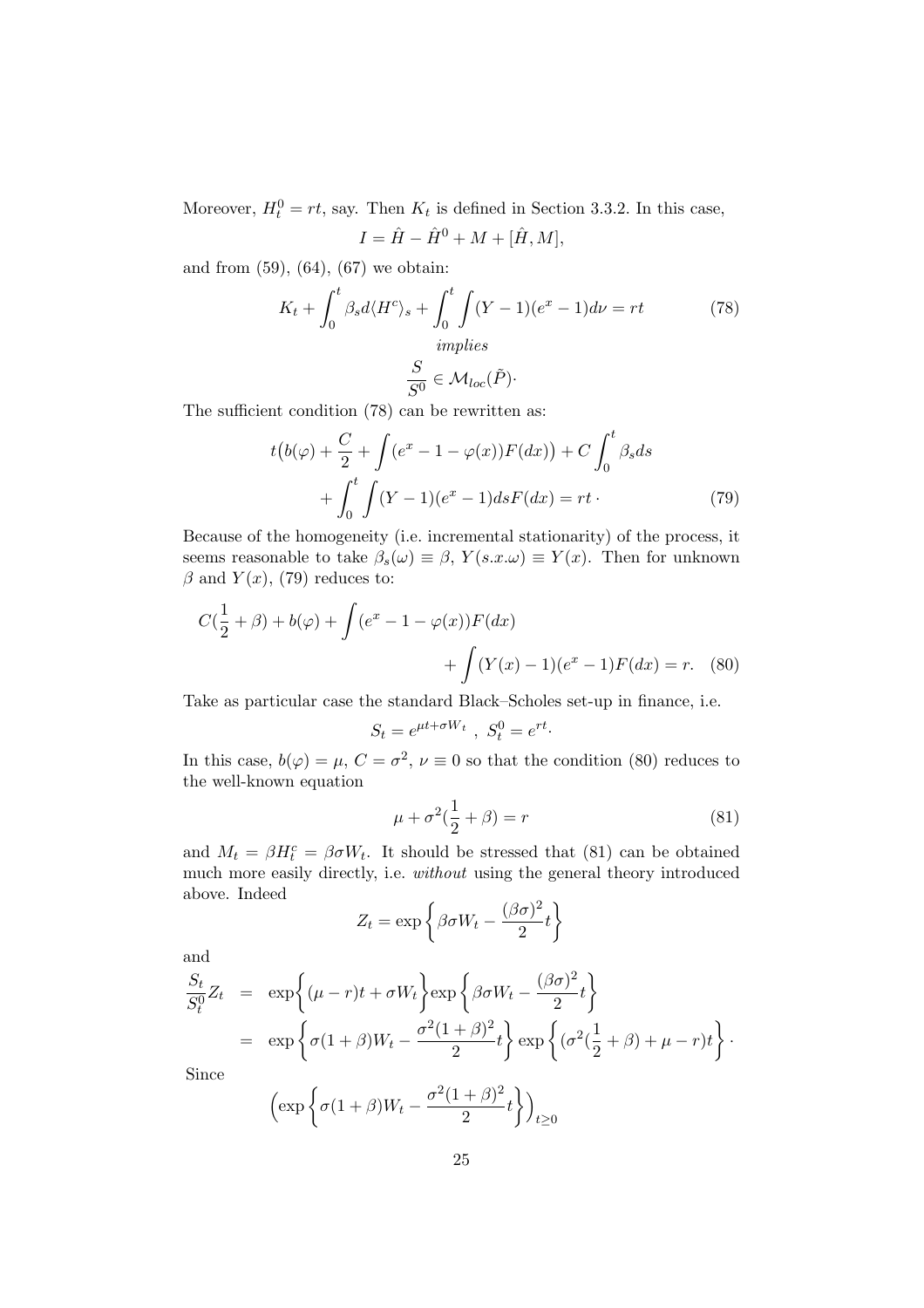is a *P*-martingale, condition (81) immediately implies that  $S/S^0 \in \mathcal{M}(P)$ and so  $S/S^0 \in \mathcal{M}(\tilde{P})$  where  $d\tilde{P}_t = Z_t dP_t$ .

#### **4.2.3 Brownian motion with drift and Poisson jumps**

Consider the model (26) with triplet representation (28). Hence from (80) we obtain the following condition for  $(\beta, Y(x))$ :

$$
\sigma^{2}(\frac{1}{2} + \beta) + b + \lambda \int Y(x)(e^{x} - 1)F(dx) = r
$$
\n(82)

or equivalently,

$$
\sigma^{2}(\frac{1}{2} + \beta) + b + \lambda E(e^{\xi} - 1)Y(\xi) = r.
$$

Compare this condition with the condition in section 3.3.3, where  $\beta = 0$ , *Y*  $\equiv$  1 and  $\tilde{P}_t = P_t$ . If we consider a solution

$$
Y(x) = \frac{e^{\alpha x}}{E e^{\alpha \xi}}
$$

for suitable  $\alpha$ , then we get for  $(\alpha, \beta)$ :

$$
\sigma^2(\frac{1}{2} + \beta) + b + \lambda \frac{E(e^{\xi} - 1)e^{\alpha \xi}}{E e^{\alpha \xi}} = r,
$$

or with  $\psi(\alpha) = E e^{\alpha \xi}$ ,

$$
\beta \sigma^2 + \lambda \frac{\psi(\alpha + 1)}{\psi(\alpha)} = r - b - \frac{\sigma^2}{2} - \lambda.
$$

#### **Conclusion**

In order to price and hedge derivative instruments in insurance and finance, a no-arbitrage approach leads to the construction of equivalent (local) martingale measures of specific semimartingales. For a general class of such processes, including discrete models, processes with stationary and independent increments and certain diffusion models with jumps, a general construction toward obtaining such measures is outlined. Though these methods are well known in the literature on general stochastic processes, we found it useful to summarise the main results and applications of this theory to the context of insurance and finance. In doing so, we hope to contribute to closing the methodological gap currently existing between both fields. The main common tool concerns the so-called Esscher transform, a time honoured tool in insurance risk theory. Its construction is generalised to the so-called conditional Esscher transform which may serve a similar purpose within more general pricing models.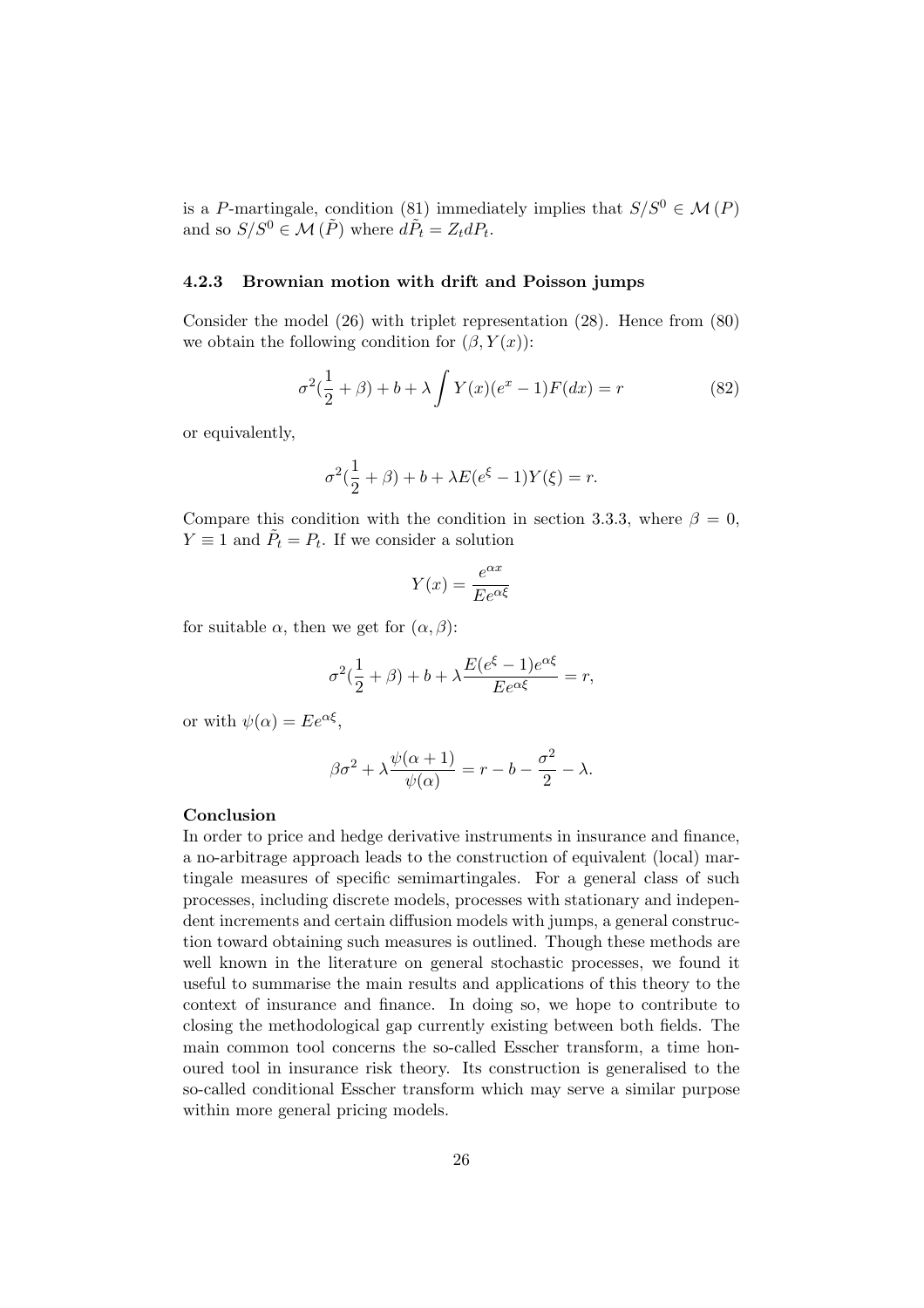## **Acknowledgment**

The authors would like to thank a referee for the careful reading of the first version of this paper.

ETHZ Vavilova CH-8092 Zürich Vavilova CH-8092 Zürich CSP-1 1 Switzerland Russia

Department of Mathematics Steklov Mathematical Institute GSP-1 117966 Moscow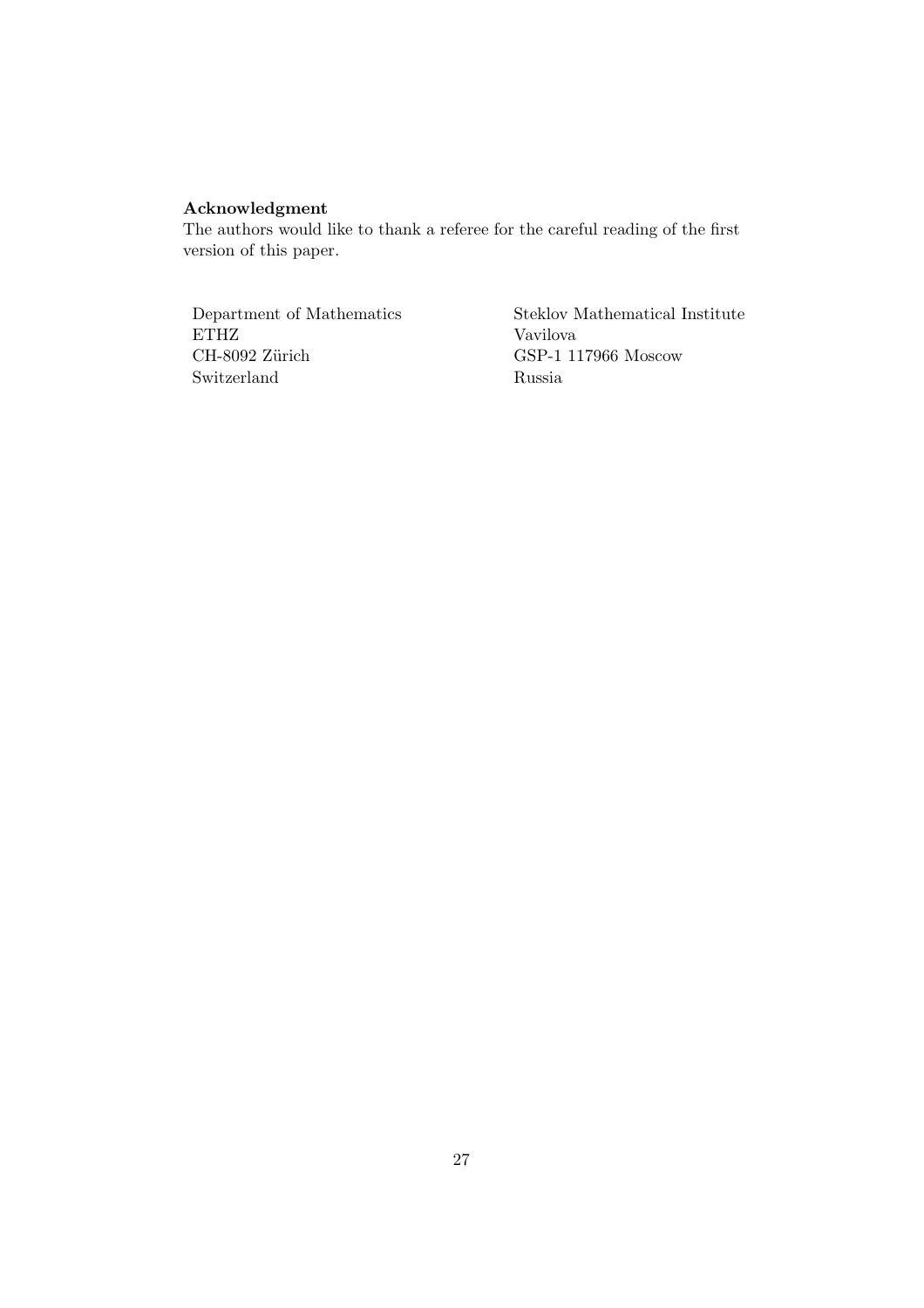## **References**

- **J. Bertoin** (1996) Lévy Processes. Cambridge University Press, Cambridge.
- **N.L. Bowers, Jr., H.U. Gerber, J.C. Hickman, D.A. Jones and C.J. Nesbitt** (1989) Actuarial Mathematics. The Society of Actuaries, Itasca, Illinois.
- **H. Bühlmann** (1980) An economic premium principle. ASTIN Bulletin, **11**, 52–60.
- **H. Bühlmann** (1983) The general economic premium principle. ASTIN Bulletin, **14**, 13–21.
- **H. B¨uhlmann, F. Delbaen, P. Embrechts, A. N. Shiryaev** (1996) Fundamental Theorem of Asset Pricing, Esscher Transform and Change of Measure in The Finite Horizon Discrete Multiperiod Model. Preprint, ETH Zürich.
- **D. Cummins, H. Geman** (1995) Pricing catastrophe futures and call spreads: an arbitrage approach. Journal of Fixed Income, **4**, 46–57.
- **F. Delbaen, W. Schachermayer** (1994) A general version of the fundamental theorem of asset pricing. Mathematische Annalen **300**, 463– 520.
- **F. Delbaen, W. Schachermayer** (1996) The fundamental theory of asset pricing for unbounded processes. Manuscript ETH Zürich, Universität Wien, to appear.
- **F. Delbaen, W. Schachermayer** (1997) A simple counter-example to several problems in the theory of asset pricing. Mathematical Finance Volume **7**.
- **P. Embrechts** (1996) Actuarial versus financial pricing of insurance. Proceedings of the Conference on Risk Management in Insurance, The Wharton School, Philadelphia.
- **P. Embrechts, J.L. Jensen, M. Maejima and J.L. Teugels** (1985) Approximations for compound Poisson and Pólya processes. Adv. Appl. Prob. **17**, 623–637.
- **F. Esscher** (1932) On the probability function in the collective theory of risk. Skandinavisk Aktuarietidskrift **15**, 175–195.
- **H.J. Furrer, H. Schmidli** (1994) Exponential inequalities for ruin probabilities of risk processes perturbed by diffusion. Insurance: Math. and Econom. **15**, 23–36.